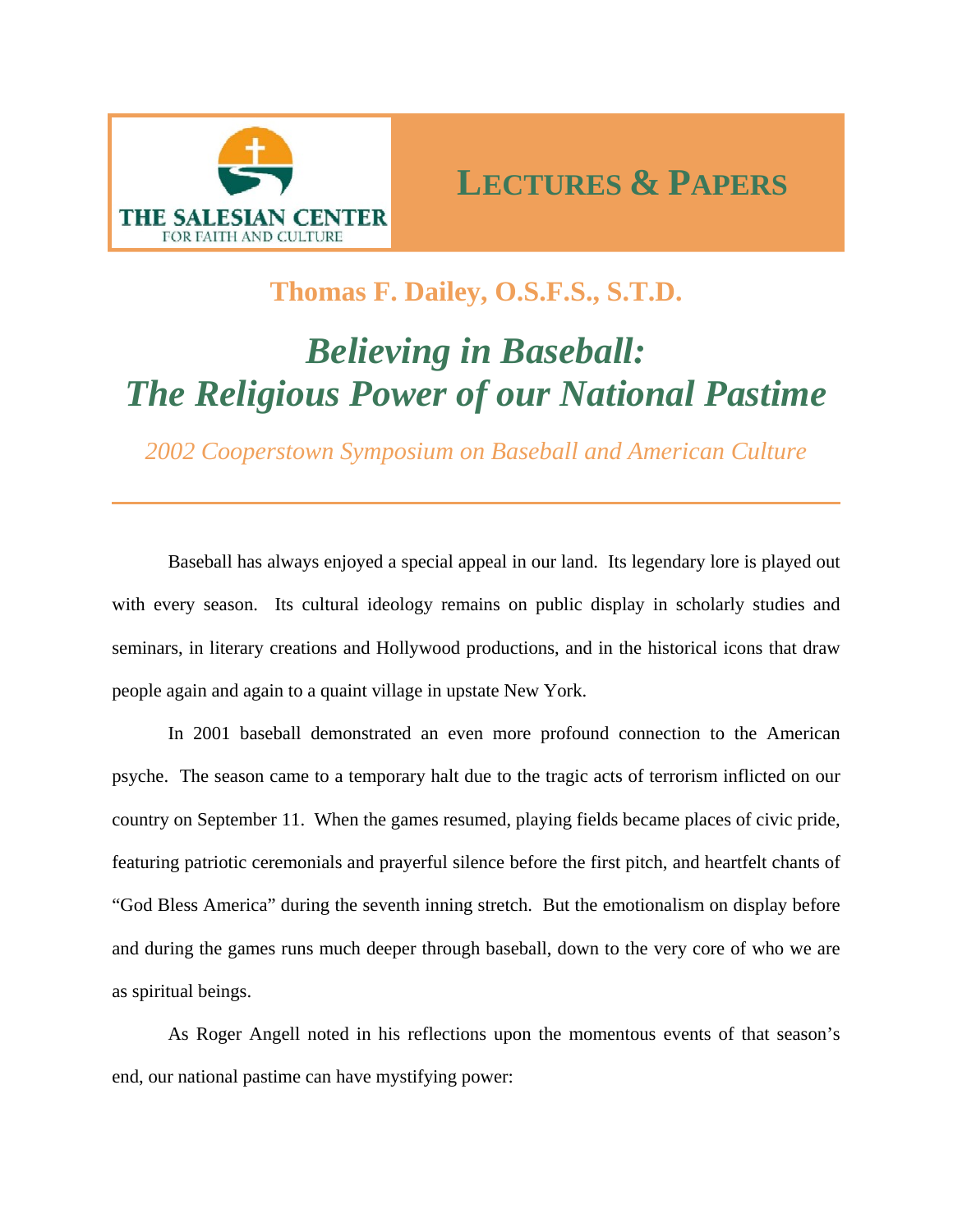Baseball as melodrama, with the winning or tying runs arriving in sudden reversal in the bottom of the ninth inning, is the way children or non-fans expect the games to go, but when it happened three times in this World Series, including the finale, it was the hardened fans and the players and coaches, and even the writers, who were dumbfounded, exchanging excited glances and shaking their heads after the latest stroke of the unlikely.<sup>[1](#page-22-0)</sup>

Yet baseball's widespread appeal is not to be found simply in the drama that takes place on the field during particular games or even a specific series. The charm that baseball holds in our social consciousness is neither accidental, in the quirk of timing that brought destruction to our cities during the pennant races, nor circumstantial, in the heroic exploits of all-star caliber plays and players. Rather, baseball exhibits a religious power, the force of which can, if we believe it, restore the character of our American culture.

How does baseball manage to hold sway over our individual lives and our collective character? Exploring the link between baseball and American life requires, first of all, a particular understanding of what "culture" is. In an address to the United Nations, Pope John Paul II calmly but boldly claimed that all culture "is an effort to ponder the mystery of the world and in particular of the human person: it is a way of giving expression to the transcendent dimension of human life. The heart of every culture is its approach to the greatest mystery: the mystery of God."<sup>[2](#page-22-1)</sup> If that be the case, how does baseball approach God? Can a mere sport, even one as sublime as this, approximate the divine?

Many authors have already weighed in on these other-worldly questions, expressing a diversity of viewpoints on the connection between religion and sport. But the question of God remains virtually unanswered, as Joseph Price concludes:

> Although religions do not necessarily involve the worship of "God" or "gods," they do orient their followers toward an ultimate force or pantheon of powers, whether personalized as "gods" or whether identified in abstracted ways ... One of the primary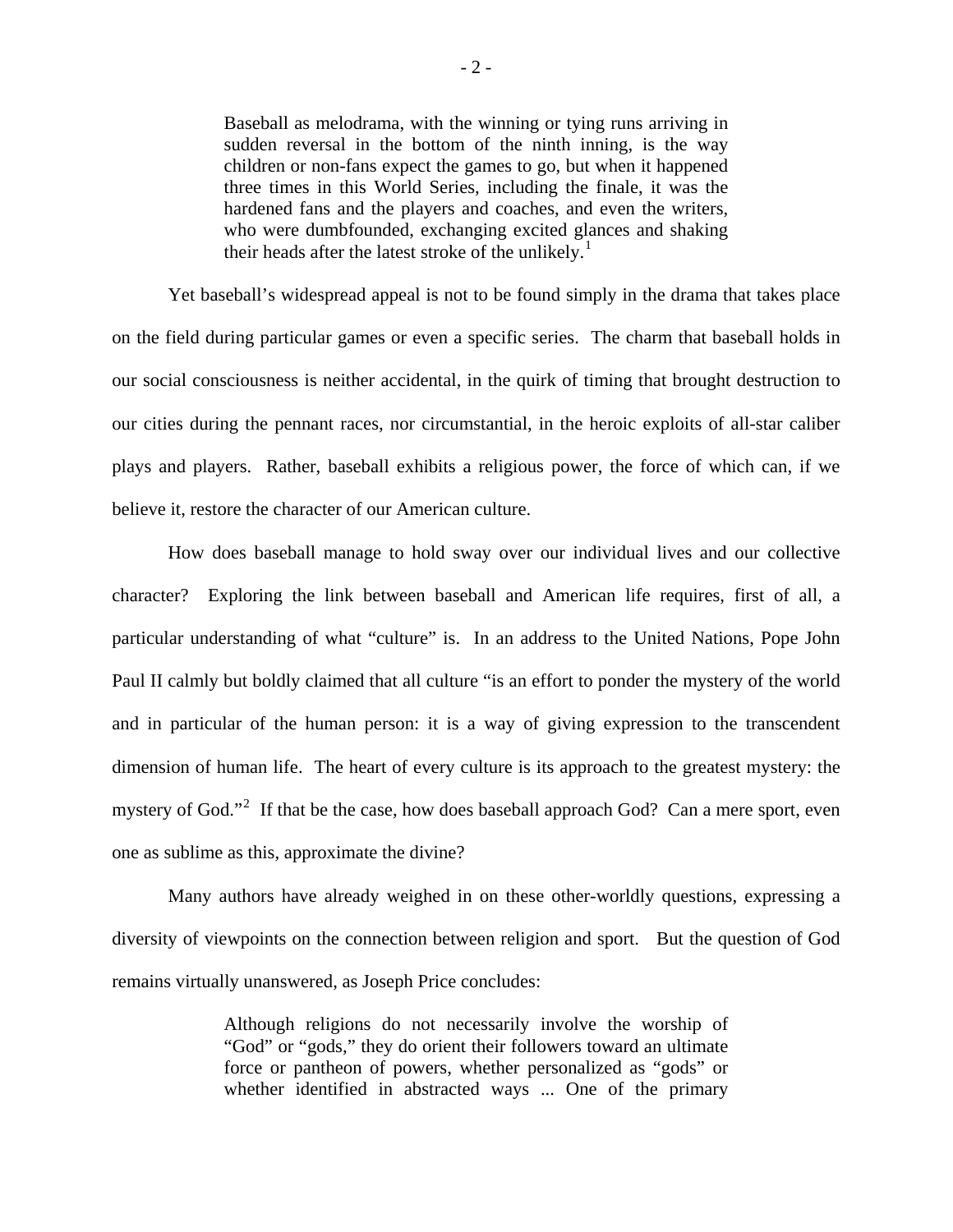challenges for religious studies scholars who undertake theological analysis of sports is to identify within sports a source of ultimate powers for evoking and inspiring radical transformation among participants and spectators.<sup>[3](#page-22-1)</sup>

This essay seeks to take up the challenge, at least in a preliminary way. First, we will peruse the various connections between religion and baseball suggested by other scholars. Then we will consider a paradox that constitutes what may be the essence of the religious power of baseball. Finally, we will suggest some implications about how belief in the power of baseball impacts our American culture, particularly in light of the September 11 tragedy.

#### **The Connections: Religion and Baseball**

*Baseball is more than a game. It's a religion.*  (Umpire Bill Klem)

Whether referring to sport, in general, or baseball, in particular, scholars have attempted to substantiate the supernatural character or dimensions of the game. Some speak of baseball *as* religious; others boldly claim it *is* a religion. A review of the literature suggests no fewer than nine ways in which to elucidate baseball's connection with the divine.

Sociologist Harry Edwards concedes that American sports are a *quasi*-religion, with ideas

and images typically related to this realm.

Superstar athletes correspond to religions' gods and deceased players serve as saints; the coaches and executives who sit on boards and commissions and make and interpret the rules are like religious patriarchs and high councils; the reporters and broadcasters who chronicle sports events and tabulate their statistics are like the scribes of religious traditions; sports trophies and memorabilia are like religious icons; the formally stated beliefs that are commonly accepted about a sport are like religious dogma; sports stadiums and arenas are like houses of worship; and halls of fame ... are religious shrines. Finally, he identifies the faithful or devoted fan of sports with the true believers of a religious tradition.<sup>[4](#page-22-1)</sup>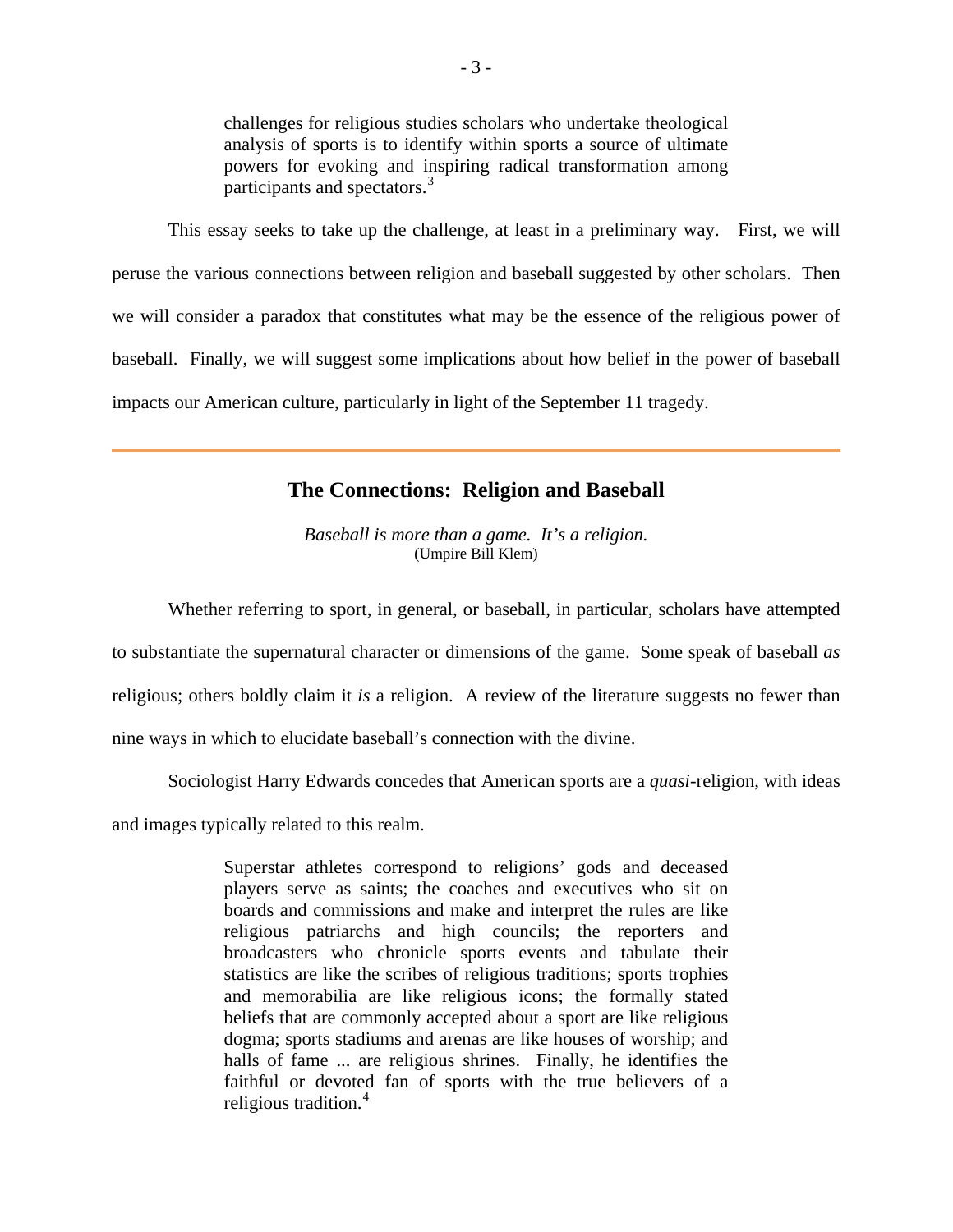In terms of religion and *popular culture*, the movie Bull Durham enshrined belief in "the church of baseball."<sup>[5](#page-22-1)</sup> Reflecting the reality of this metaphor, David Chidester claims that, "(a)s the 'faith of fifty million people,' baseball does everything that we conventionally understand the institution of the church to do." The national pastime "ensures a sense of continuity in the midst of a constantly changing America, through the forces of tradition, heritage, and collective memory." It also "supports a sense of uniformity, a sense of belonging to a vast, extended American family that attends the same church." Like religion, "baseball represents the sacred space of home ... and the sacred time of ritual."<sup>[6](#page-22-1)</sup>

More than just a pop culture version of religion, American sport, according to sociologist James Mathisen, represents a veritable *folk* religion. Drawing on the features described by cultural anthropologists, he suggests three specific ways in which sport manifests itself as a folk religion: its ideological dimension (with a distinctive set of myths, values and beliefs), its cultic practice (through rituals and various collective observances), and its historical character (in heroes, records, and other traditions).<sup>[7](#page-22-1)</sup>

Amplifying the focus on ritual and observance, historian Catherine Albanese discusses sports as a manifestation of *cultural* religion. On the one hand, sports, like religious ritual, establish a cultural sense of order. They "create an 'other' world of meaning, complete with its own rules and boundaries, dangers and successes." In doing so, they "have helped Americans fit a grid to their own experience in order to define it and give it structure." On the other hand, sports, like religious adherence, provide a cultural norm for behavior. "If the ball field is a miniature rehearsal for the game of life, it tells us that life is a struggle between contesting forces in which there is a wining and losing side." Within this framework, sports inculcate the idea that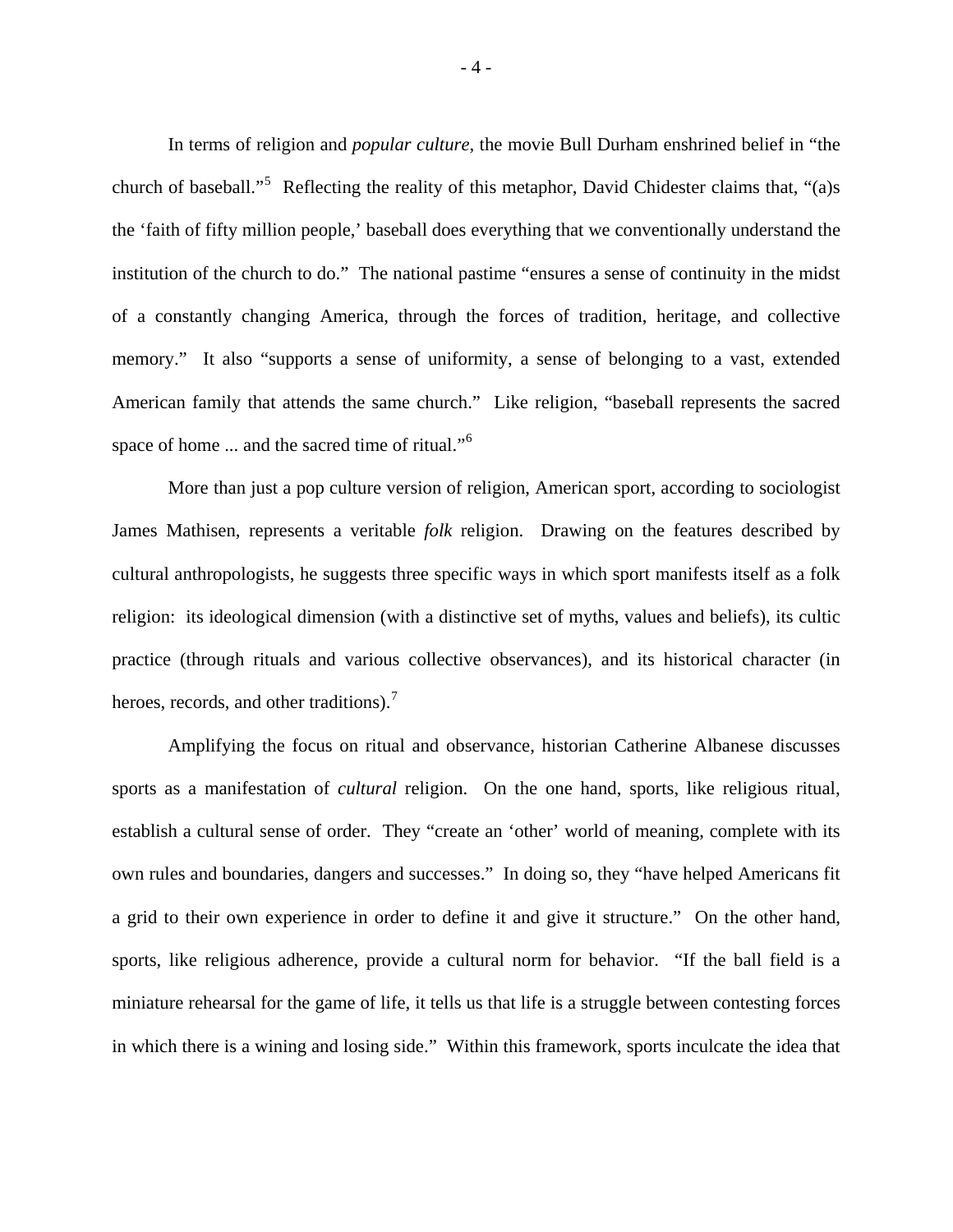"success depends on teamwork" and promote the virtues of "loyalty, fair play, and being a 'good sport' in losing."<sup>[8](#page-22-1)</sup>

Along similar lines, church historian Christopher Evans treats baseball specifically as our *civil* religion: "At the center of baseball's symbolic power there resides a unique language of civil religion, proclaiming that the game can redeem America and serve as a light to all nations."<sup>[9](#page-22-1)</sup> Crowned as the national pastime due to the convergence of several historical factors in the nineteenth century, "the kingdom of baseball" embodies three predominant themes of liberal-Protestant thought: a strong vision of social progress, the values of healthy masculine recreation, and the virtues of Christian democracy. Thus displaying truths of Christian faith, "baseball encapsulated Protestant hopes to usher in the kingdom of God in America."[10](#page-22-1)

More generally, the philosopher Michael Novak emphasizes the deep-rooted impulses and built-in proclivities that make of sport a *natural* form of religion. As "creations of the human spirit, arenas of the human spirit, witnesses to the human spirit, instructors of the human spirit, (and) arts of the human spirit," sports play out the cosmic struggle with fate – that mysterious complex of danger, contingency, and chance that attends all our lives. Through standards of expectation and demands of discipline, sports encourage the pursuit of excellence that is essential to human flourishing. And sports model the social value of interpersonal affiliation by creating a sense of belonging, whether on a team or in a community.<sup>[11](#page-22-1)</sup>

In keeping with the notion of a natural human quest, a religious analysis of sports also considers *psychological* experience. Mihaly Csikszentmihalyi posits the concept of flow – "the state in which people are so involved in an activity that nothing else seems to matter" – and suggests that in sporting activities "players and spectators cease to act in terms of common sense, and concentrate instead on the peculiar reality of the game." This reality provides religious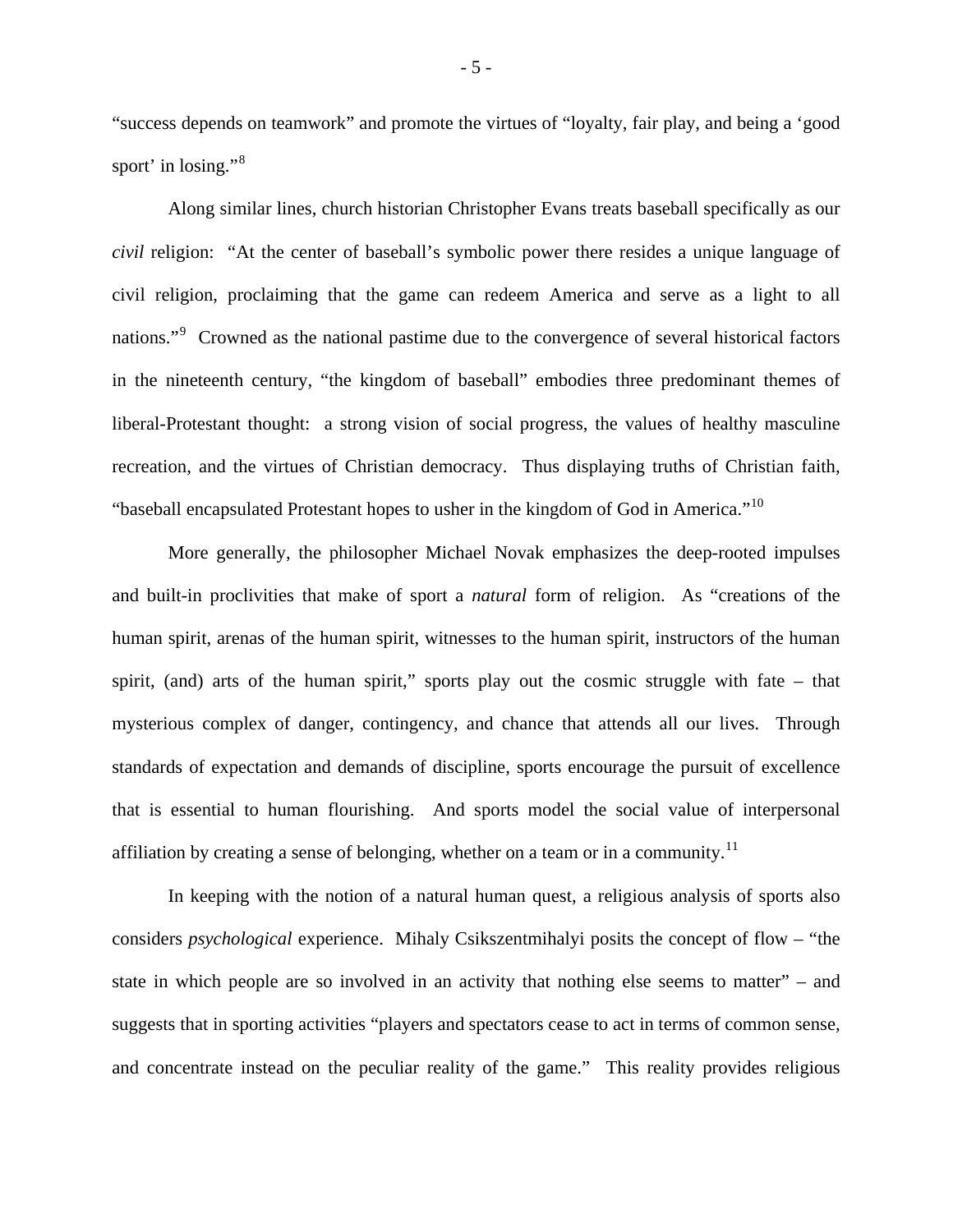significance to sports in as much as "they help participants and spectators achieve an ordered state of mind that is highly enjoyable."<sup>[12](#page-22-1)</sup> This optimal experience can be considered religious, following William James, in as much as it involves "feelings, acts and experiences of individual men [and women] in their solitude, so far as they apprehend themselves to stand in relation to whatever they may consider the divine." Applied to baseball, we could suggest that our national pastime engenders an "enchantment" with the eternal, as it also offers us the "enthusiastic temper of espousal" of our American way of life. Especially evident after the terror that hit our home, baseball, like religion, has allowed us to expunge at least some of our fear and to carry on with what is good and right about our lives.<sup>[13](#page-22-1)</sup> Adopting the thought of Christopher Lasch, we might say that baseball engages the mythic constructs of a psychodrama; through a suspension of disbelief it plays out the archetypal patters of human existence, though not in a life-or-death manner. $^{14}$  $^{14}$  $^{14}$ 

Consideration of archetypes leads to a *mythopoetic* understanding of the religious significance of baseball. Anthropologist Charles Springwood identifies three factors by which baseball tugs at the heart and soul of its adherents. First, its pastoral setting displays its essence: "baseball has always been linked in both real and imagined spaces as a manifestation of rural landscapes and bucolic dreams." Second, its unique relationship to space and time discloses its romantic allure: "the game eludes the constraints of time, unfolding at its own pace, theoretically without end, given the possibility of extra innings. Space, too is uniquely configured, with each park and stadium enlivened by its own, often idiosyncratic set of features and dimensions." Third, its seasonal flow contextualizes its existential embrace: "Of all the major American sports, only the baseball season unfolds much as life does, emerging from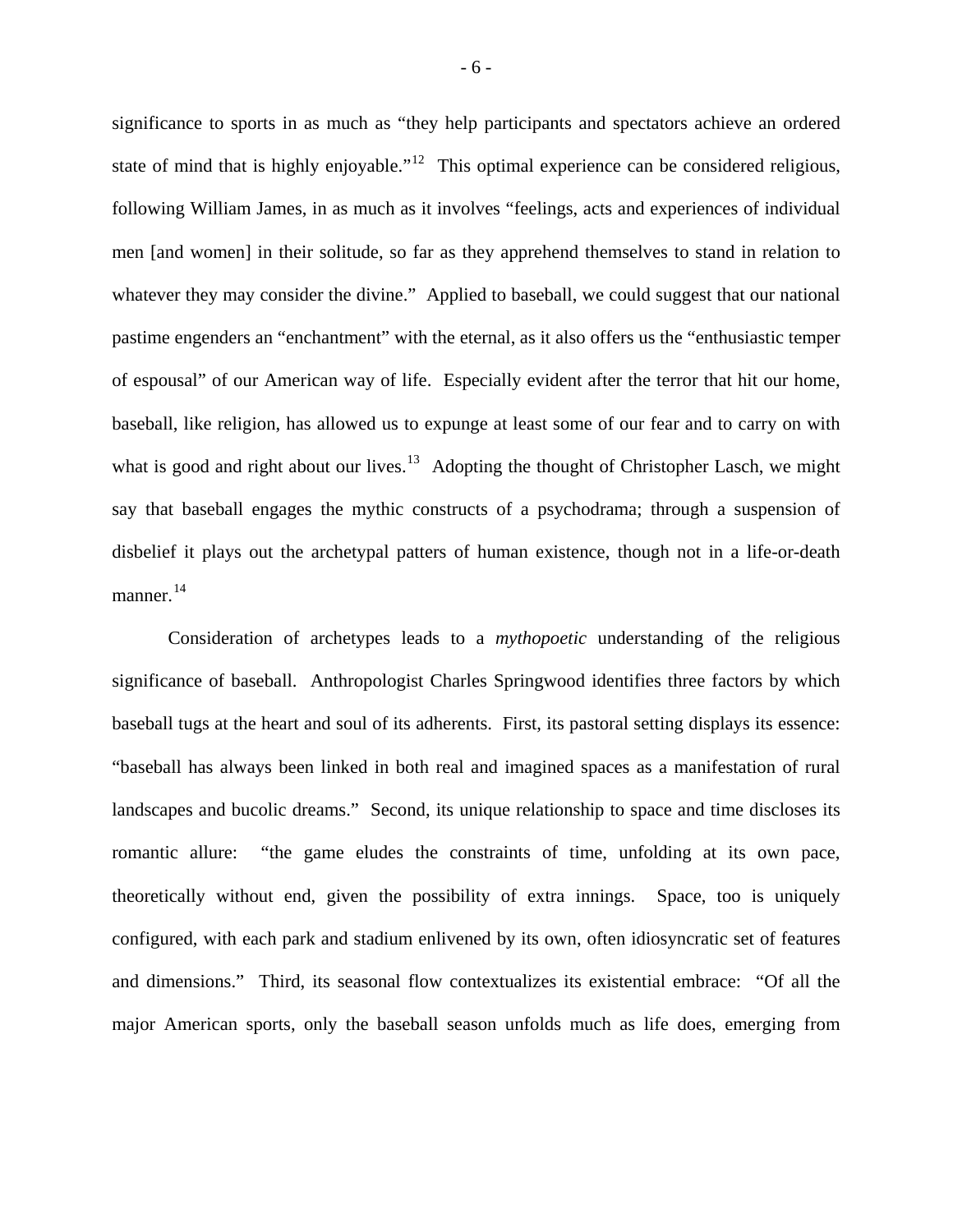sleepy winters to a springtime of new dreams and optimism. It persists through the summer months, offering a reliable companionship, before it leaves all too soon."<sup>[15](#page-22-1)</sup>

This poetic significance finds material form in the *architectural* glory associated with baseball. On the one hand, well-known places like Wrigley Field and Fenway Park are revered for their long-standing association with the hallowed traditions of baseball (whether for "friendly confines" or a "green monster," respectively). So, too, newer arenas, like Oriole Park at Camden Yards, evoke the supernatural ideal of beauty in the very midst of contrived urban sprawl.<sup>[16](#page-22-1)</sup> On the other hand, baseball's historical shrine – the Hall of Fame in Cooperstown, NY – functions in many ways as a cathedral for baseball: its noble brick facade,  $17$  its nave-like structure with an elevated central window and holy alcoves and a planned extension (apse), and its numerous "relics" all lead people who visit there actually to talk in whispers!<sup>[18](#page-22-1)</sup> Following his own "pilgrimage" to the Hall, Thomas Boswell wrote: "In Cooperstown, you find yourself wondering, what does baseball believe in or stand for – if anything? That weekend I decided that baseball believes in reality and stands for moderation and insight in the face of that reality."<sup>[19](#page-22-1)</sup>

In the end, sports in general, and baseball in particular, disclose a religious dimension to reality in as much as they offer a concrete means by which to realize the deepest desires, needs, and potential of human existence and thereby give order and meaning to our lives. Concluding that sports function as an "actualized myth, or experiential narrative," Jesuit educator Mark Bandsuch summarizes the athletic spirituality attendant upon these views of sport and religion:

> The sacred and the profane, the holy and the ordinary, God and humanity all come together in sports, providing a lived experience in which one's spirituality, whatever it is, can be modeled, accessed and nurtured. As a lived metaphor analogous to but not a substitute for traditional spirituality and formal religion, sports offer insights into the experience of the transcendent, the excellence of human ability, the impact of beliefs on actions and morality, the benefits and responsibilities of community, the role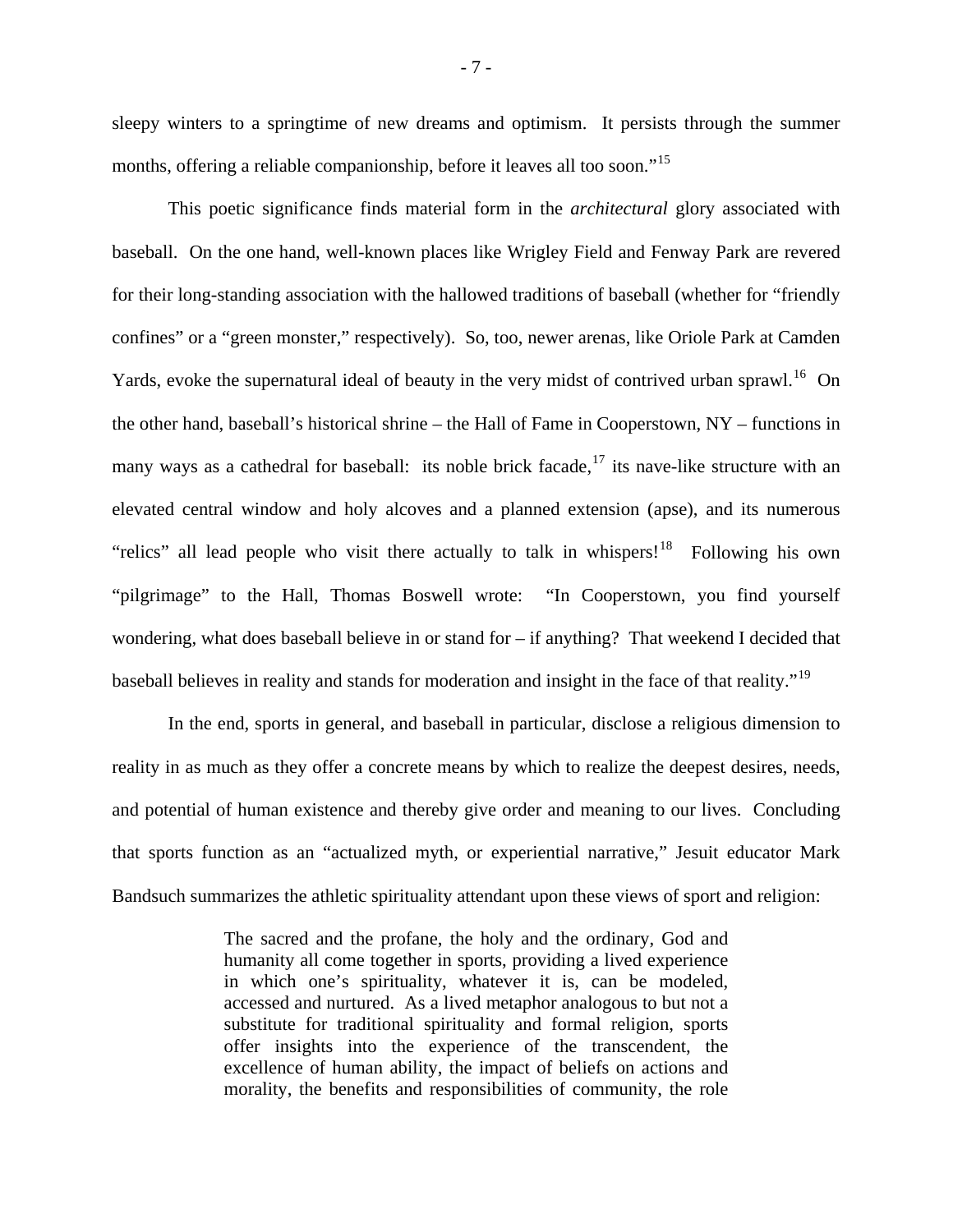of ritual, the importance of language, the sacredness of houses of worship, the importance of history and tradition, and the dynamics of discipleship. $^{20}$  $^{20}$  $^{20}$ 

Despite the numerous and varied reflections on sport as religion, scholars also assert that a strict identification between the two is ultimately misguided. As James Mathisen admits, "sport, especially at national or international levels, may look like civil religion ... (but) as Americans know and practice it, it is a common, everyday phenomenon with little sense of a civilly religious transcendence or elitism. $1^{21}$  $1^{21}$  $1^{21}$  Edwin Cady rejects the connection more emphatically, claiming that athletic contests, no matter how big the game may be, are only metaphorically religious, "at best, sort of sacred."<sup>[22](#page-22-1)</sup>

Beyond the general connections between sport and religion, and notwithstanding the legitimate critiques, our specific question remains: in part or in whole, what is it about baseball that is "like" religion or "sort of sacred"? Previous attempts to answer this question have focused almost exclusively on the human dimension. Whether popular, folkloristic, cultural, civil, natural, psychological, poetic, or even architectural, the many spiritual explanations of baseball all seem to center on how it functions for human awareness, both individual and collective. What is missing, though, is an investigation of its divine dimension, its relation to an ultimate source of power as essential to religious understanding. Identifying what that transcendent power is, and how it can transform American culture, now becomes our task, the completion of which requires a properly theological analysis.

#### **The Essence: Baseball's Paradoxical Power**

*Baseball seems to have been invented solely for the purpose of explaining all other things in life.*  (Roger Angell)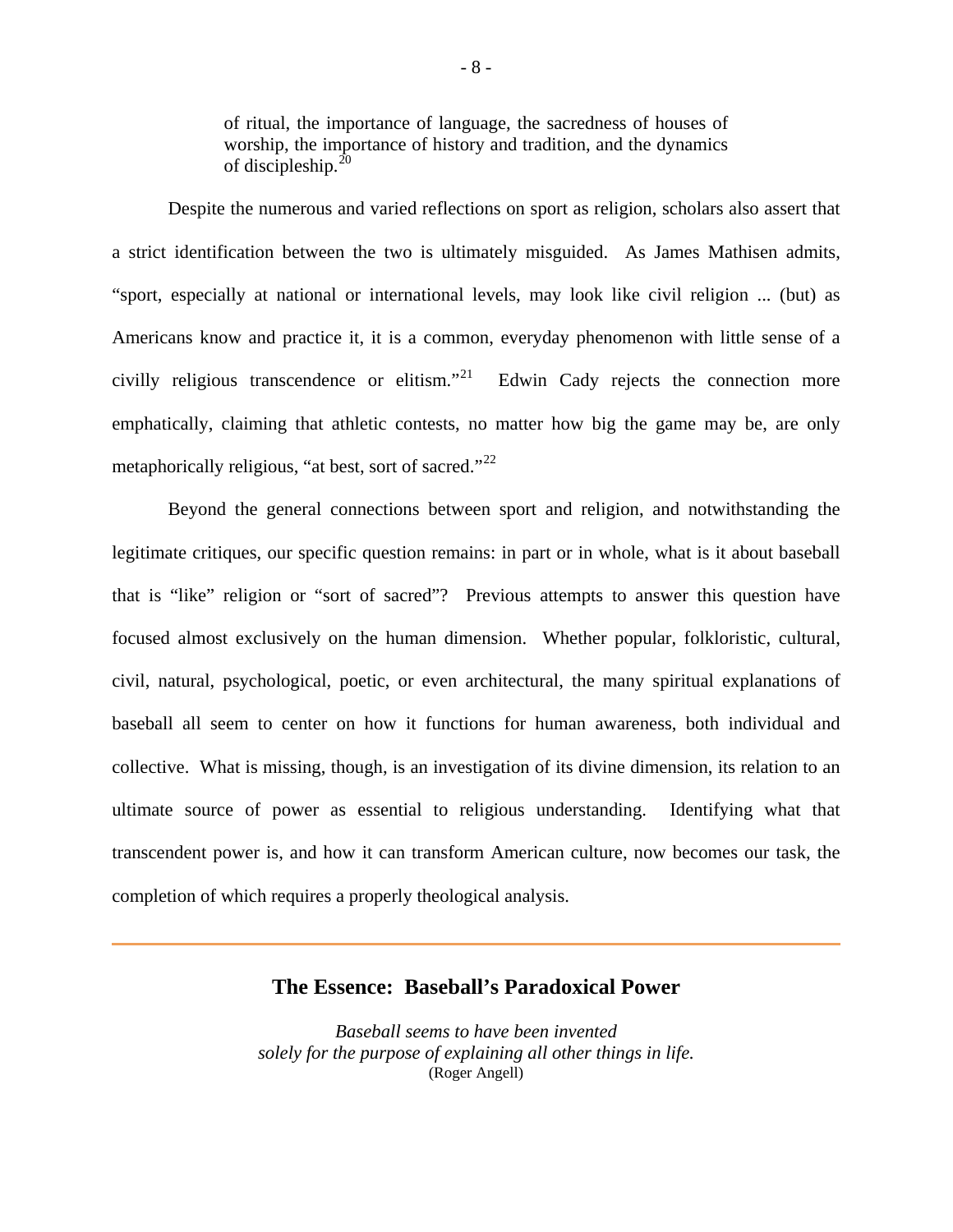Part of the difficulty in linking religion and baseball has to do with definitions – not of baseball, but of religion! Surveying the many approaches to the study of religion, Thomas Idinopulos offers a working definition that suffices for our project. He speaks of religion "as energy, faith, a vision of transcendence, and the will to live in relation to it." In this manner, religion is not relegated to any particular form, either in terms of identifiable denomination or scholarly classification; rather, it emphasizes transcendence as the dimension common to all peoples of religious faith. In this understanding, regardless of how the concept may be further explained, "transcendence is experienced as a creative advance, linking past to present, one generation to another, offering a vision of the creative and redemptive good that gives hope and a sense that life is worth living."<sup>[23](#page-22-1)</sup>

 In its essence, then, religion encompasses two realities: a transcendent reference ("God") and an ultimate meaning ("truth claims"), the latter involving an understanding about human life that impels its adherents to a certain way of living. And if, as we suppose, culture is about how people approach the mystery of God, then it is in and through the cultural realities of our existence that this transcendent God is made known and that our lives are directed toward fulfillment. In other words, the "culture of belief" is what connects the power of God above with the life of us here below.

 At the risk of oversimplification, let us flesh out some details of a religious understanding of the world, here from the perspective of Catholic theology. The divine dimension includes, as transcendent reference, the God who reveals himself to be Father, Son, and Holy Spirit. God, as Father, stands over and above the order of the world as its creator, the one whose eternal design has been enfleshed in the material reality to which all things are subject. Yet this transcendent God is no distant divinity; rather, God remains engaged in the world through providential acts.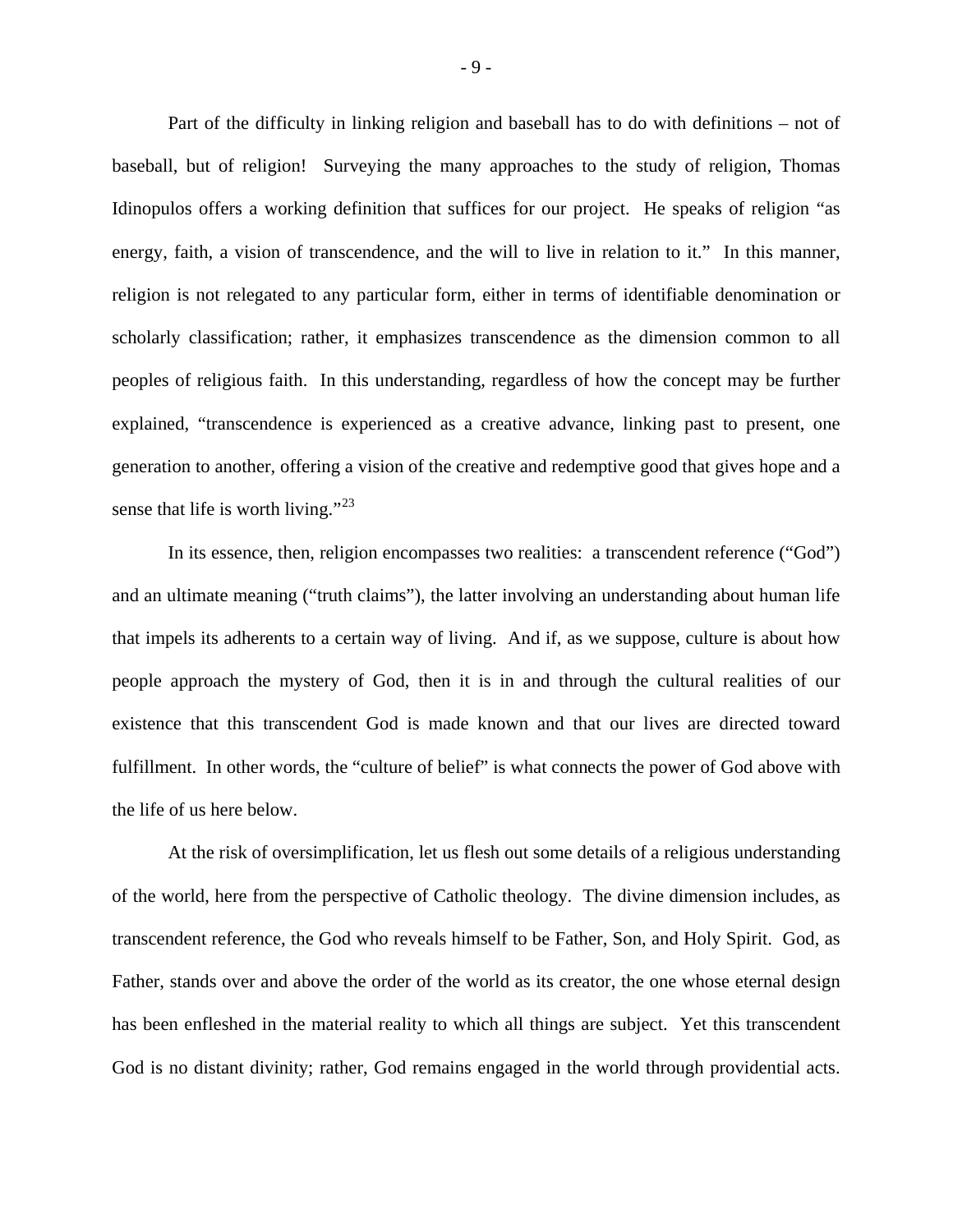First and foremost among these is the incarnation of God, the Son, in the person of Jesus the Christ, whose redemptive life, death, resurrection, and ascension to heaven are foundational to the Christian religion. This same God, as Holy Spirit, continues to remain active in the world through the institution of the Church and the sacramental realities of our existence (e.g., birth, growth, nutrition, healing, and vocation).

 On the human level, a religious understanding of the world posits that the ultimate meaning of life is to be found in relation to this trinitarian God. Created by God, human beings have an inalienable dignity, whose theological locus is the uniquely free will with which humans are endowed. In our daily existence, though, we grapple with our having fallen from God, in as much as each human life is characterized by that fallibility and finitude known theologically as "sin." Nevertheless, human beings remain called to communion with God, in an eternal destiny that begins here on earth and finds its ultimate and complete realization in an afterlife ("heaven" to theologians).

 Within this admittedly sketchy presentation of a theological understanding of the world, the question of baseball's place can now take the field. How does our national pastime offer an "answer" to the mystery of God? We can suggest four aspects of baseball that parallel the dialectic religious realities of transcendence and immanence, finitude and beatitude.<sup>[24](#page-22-1)</sup>

 In the first place, baseball approximates the *transcendence* of God in what may be called its eternal contours, where there are "squares containing circles containing rectangles; precision in counterpoint with passion; order compressing energy.<sup> $25$ </sup> Numerous authors, from philosophers to Renaissance historians, have alluded to baseball's distinctive engagement with space and time. The playing field itself signals the eternal: its foul lines extending without end horizontally, its foul poles reaching to the heavens vertically. And, at the center of this field (at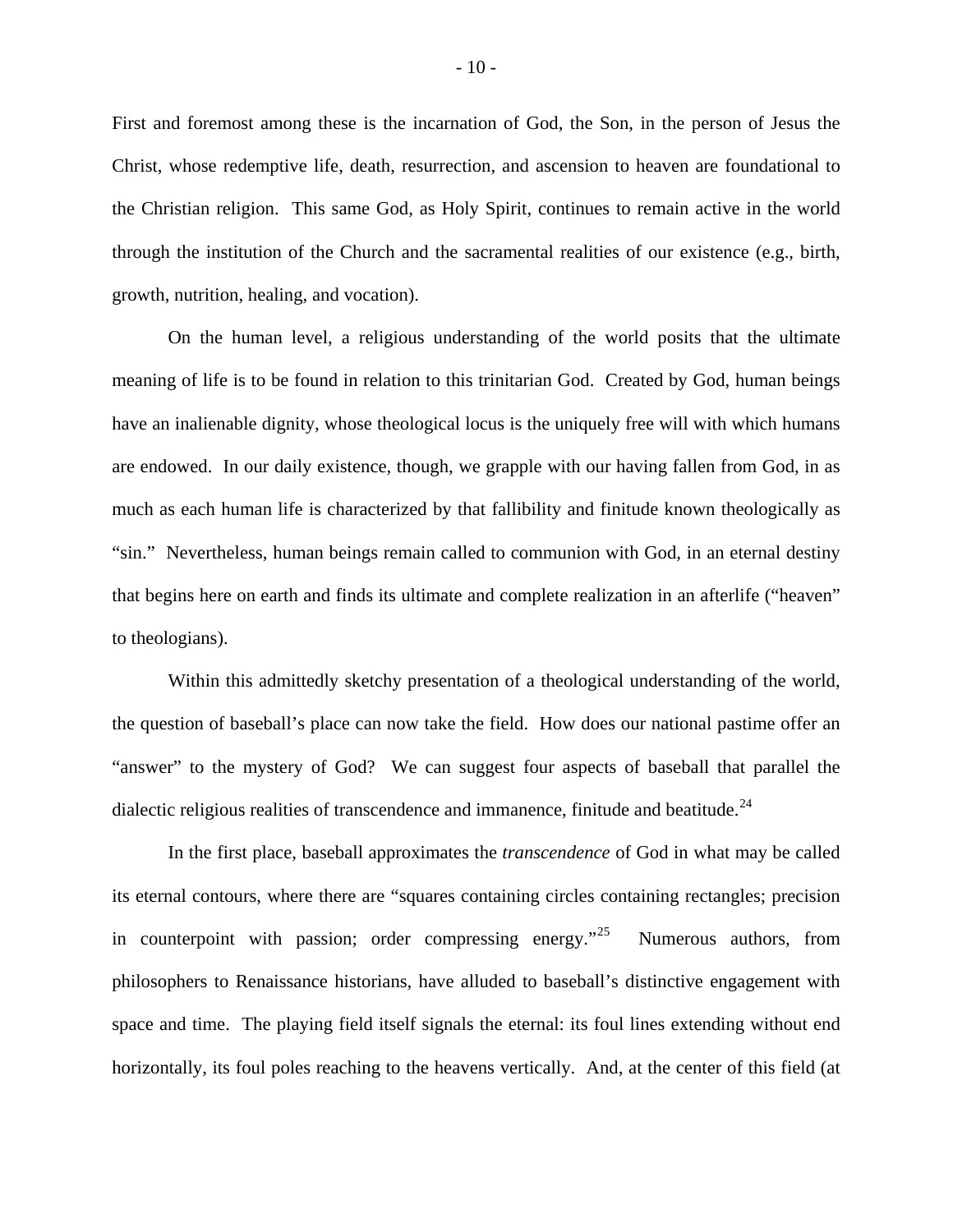least in terms of the action) are two focal points for the sacred significance of the sport: the pitcher's mound, which some have likened to the cosmic mountain, a place where the sacred begins to be revealed,  $26$  and home plate, "the source of the macro dimensions, the point of reference for all the medium and the larger geometric shapes, the only shape on the field that does not figure the eternal and universal outlines and meanings of square and circle ... the center of all the universes, the *omphalos*, the navel of the world."[27](#page-22-1) All in all, as Tom Boswell puts it, "Baseball does its best to create a perfect universe in microcosm within the real world. ... But then baseball doesn't claim to be heaven. Just the best available approximation – for a few people, for a few years at a time."[28](#page-22-1)

 Within these eternal contours, baseball also embraces our *immanence*, in its engagement of the created world of human action through a non-stop quest for perfection. In the activities of what many regard only as a game are to be found expertly honed skills woven into a pattern of analysis, determination, execution, reaction, and reflection  $-$  a "repetitive ritual demonstrating the human condition caught between entropy and stasis."<sup>[29](#page-22-1)</sup> But neither naturally given, nor even drug-enhanced, physical traits make all-stars. Nor does mere effort rule the day. Consider pitching and hitting, which display with uncanny certainty the truth that humans are not created perfect. For the former, control is an issue with every pitch, never a sure thing from inning to inning, game to game, and throughout a career. For the latter, technique is no guarantee of success, as even the best practitioners fail more than half the time. In his reminiscences on one batter's lifetime .239 average, Tom Boswell candidly underscores what is at stake in the search for success in baseball: "Bernie Allen taught me that when good effort is met with repeated failure, that isn't bad luck. And it doesn't mean that, deep down, you're winning. It means that, deep down, you haven't figured out the goddamn game.<sup>"[30](#page-22-1)</sup> Thus befitting our contingent, and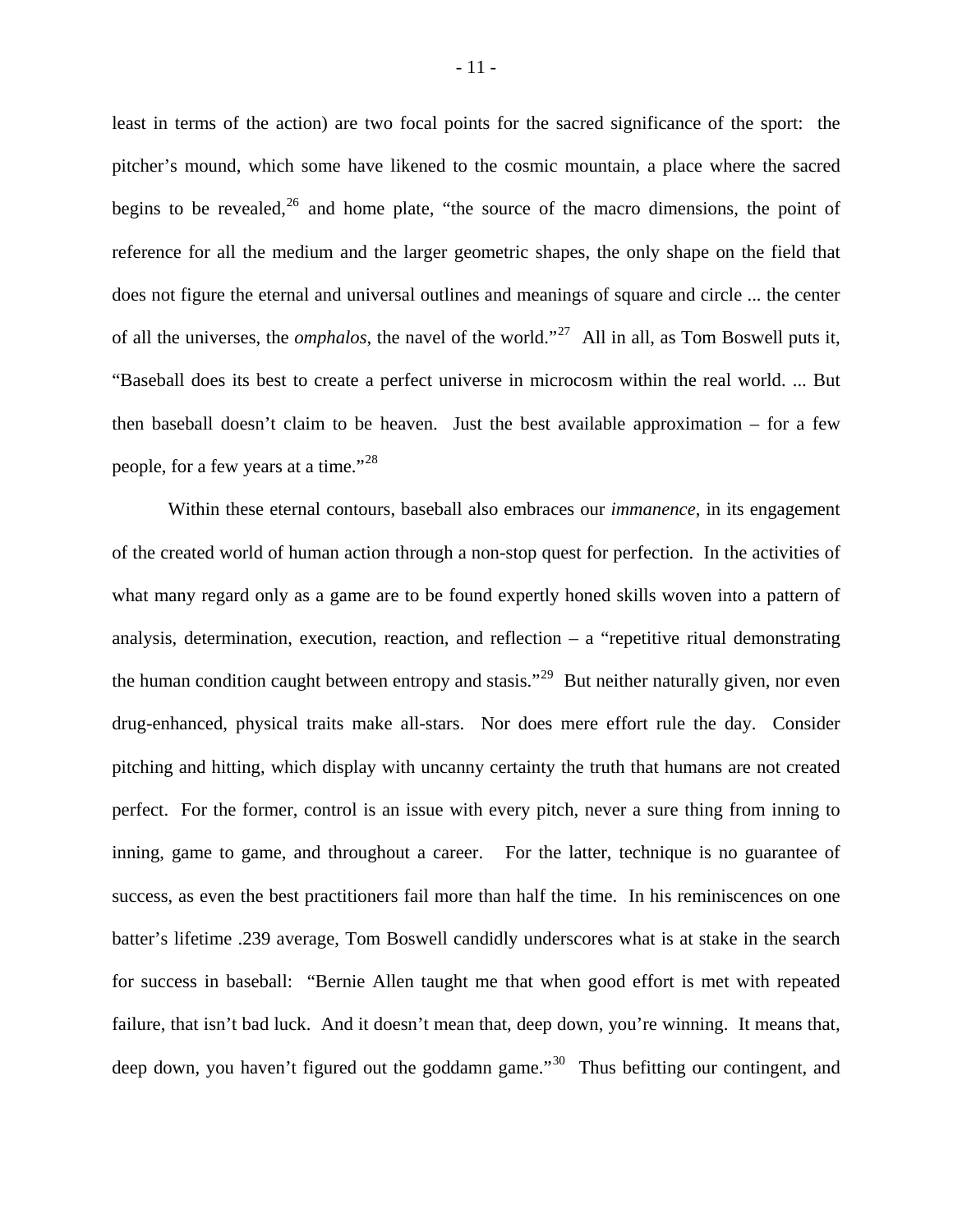therefore limited condition as created beings, the quest for perfection, indeed just for winning, in baseball is endless; it represents a constant, though frustrating, reality that remains unfathomable.

 Recognizing our creatureliness, baseball captures, indeed highlights, the realization of human *finitude* in what might be called a "spirituality of imperfection." Its historical tradition memorializes failures and flukes:

> Merkle's Boner; Snodgrass's Muff; the 1919 Black Sox and "Say it ain't so, Joe"; three Dodgers on third; Hank Gowdy's mask; Lombardi's snooze; Mickey Owen's missed third strike; Kubek taking a bad hop in the throat; Bernie Carbo, Elrod Hendricks, and Ken Burkhart in the weirdest home plate ballet ever; and Bill Buckner as The Human Croquet Wicket ... Baseball, with its unpredictabilities, complexities, and chances for mental lapses, turns inglorious gaffes into epics of defeat. $31$

Baseball's statistics include "error" as a significant part of the truth of the game, leading former commissioner Fay Vincent to comment that "We learn at a very young age that failure is the norm in baseball and, precisely because we have failed, we hold in high regard those who fail less often – those who hit safely in one out of three chances and become star players."[32](#page-22-1) And the seasonal misadventures in baseball reinforce that yearning for more and for better that characterizes our life's quest. Roger Angell expresses well this realistic awareness: "Everyday baseball ... is stuffed with failure and defeat, overflowing with it, and for most of us who have followed the game over a distance, losing more and more appears to outweigh the other outcome as the years slip by, and at the same time deepens our appreciation of the pastime."<sup>[33](#page-22-1)</sup> In sum, the heartbreak of baseball contributes to its appeal and alludes to its religious significance. As former commissioner Bart Giamatti concedes, with reference to a season-ending loss by his beloved Red Sox: "It breaks my heart because it was meant to, because it was meant to foster in me again the illusion that there was something abiding, some pattern and some impulse that could come together to make a reality that would resist the corrosion; and because, after it had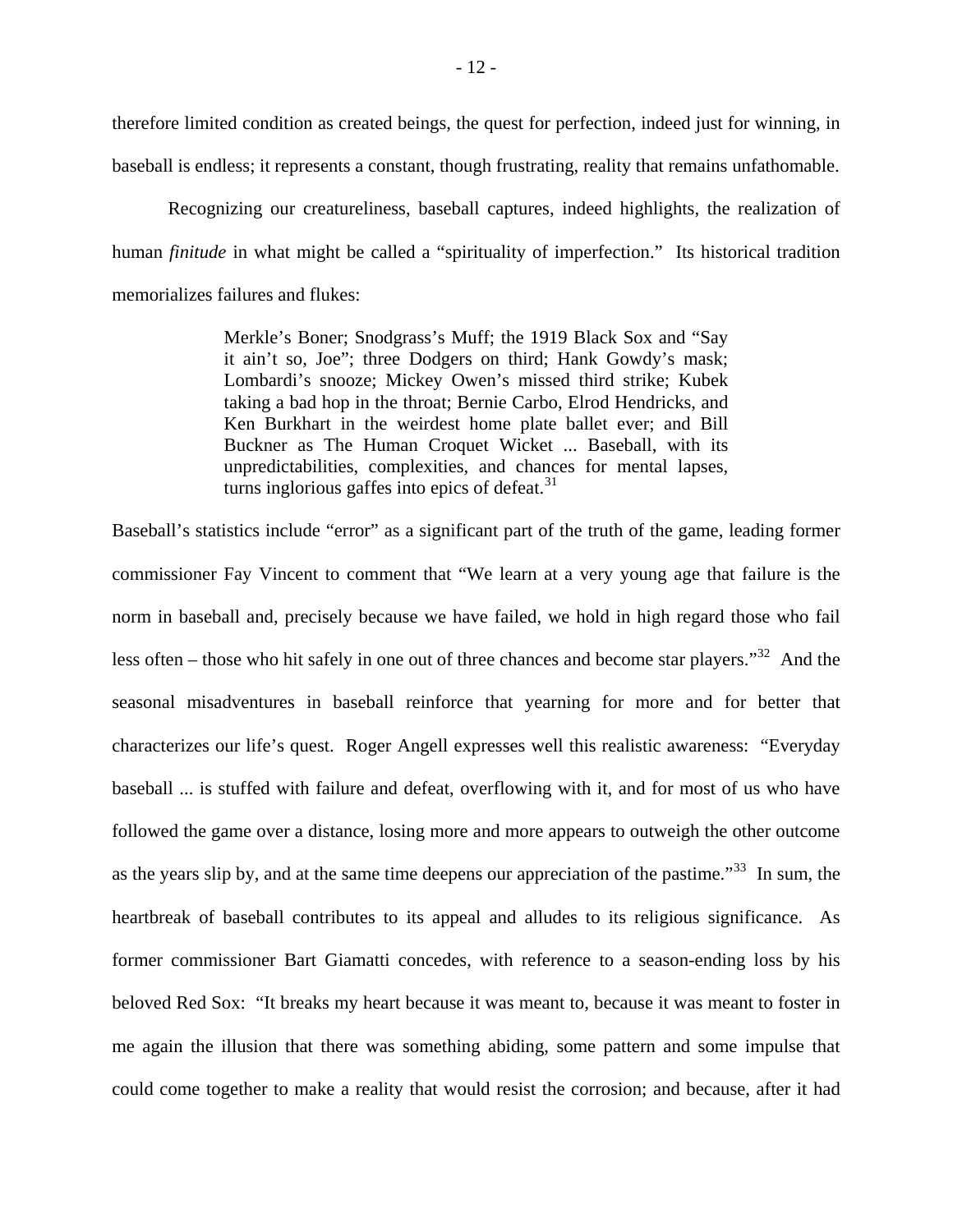fostered again that most hungered-for illusion, the game was meant to stop, and betray precisely what it promised."<sup>[34](#page-22-1)</sup>

 Notwithstanding the limitations it reveals to us, or perhaps because of them, baseball also entices us with the prospect of communion that theologians refer to as *beatitude*. It engenders a longing for hope and for joy, which Commissioner Giamatti articulates with poetic eloquence:

> To take the acts of physical toil ... and to bound them in time or by rules or boundaries in a green enclosure surrounded by an amphitheater or at least a gallery (thus combining garden and city, a place removed from care but in this real world) is to replicate the arena of humankind's highest aspiration. That aspiration is to be taken out of the self. It is to be for a moment in touch, because common pleasure is so intense, with a joy that cannot be described because language has limits and can finally say what is *not*, but falters before an experience which so completely *is*. [35](#page-22-1)

The inner core of this experience, in baseball, resonates with the actions that begin and end at

home plate. The story of human aspiration and joy that baseball narrates there in act is

the story of going home after having left home, the story of how difficult it is to find the origins one so deeply needs to find. It is the literary mode called Romance. ...

Romance is about putting things aright after some tragedy has put them asunder. It is about restoration of the right relations among things – and going home is where that restoration occurs because that is where it matters most. ...

If baseball is a narrative, an epic of exile and return, a vast, communal poem about separation, loss, and the hope for reunion – if baseball is a Romance Epic – it is finally told by the audience. It is the Romance Epic of homecoming America sings to itself.<sup>[36](#page-22-1)</sup>

And this song has become a never-ending siren's call. The cyclical flow of baseball's season gives a temporal aspect to our joyful aspiration. We wait hopefully for it in anticipation of spring training. We rejoice in it with every win and wonder where it has gone with every loss. We long for its fulfillment in the World Series. And even when that championship escapes us,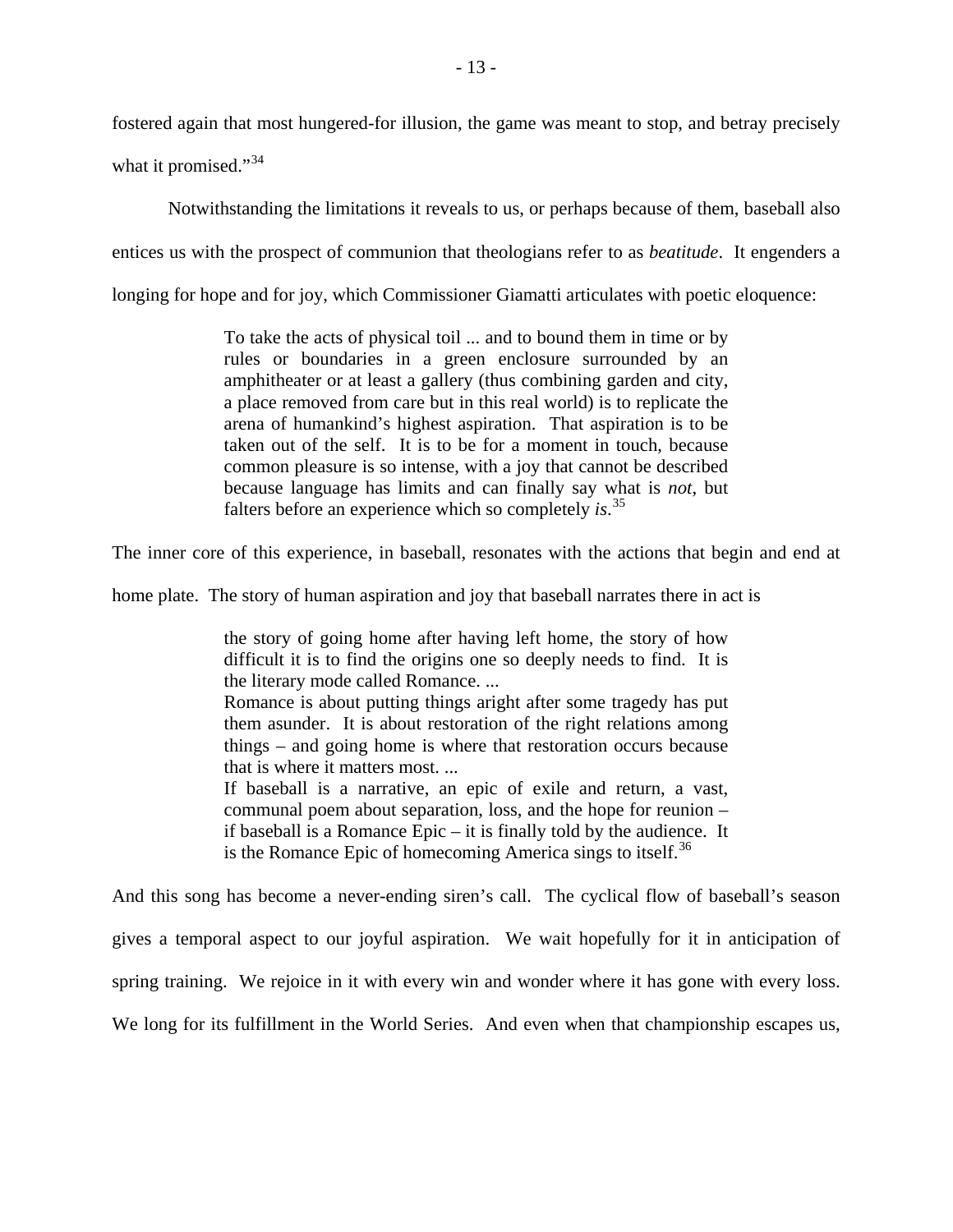no matter how many times in succession, it is only temporary – until we escape the "void" that is the off-season $^{37}$  $^{37}$  $^{37}$  and begin anew the quest for baseball beatitude.

 In sum, baseball does give experience to the transcendent dimensions of human life that are fundamental to a religious understanding of the world. In its shapes and by its actions, the game itself makes reference to eternal realities. Through the exploits of its players, especially their own and their teams' failures, it discloses profound truths about life that constitute ultimate meaning. But where, specifically, is religion's God in this sport? What is the ultimate power at work in this game that can, if believed, bring about the transformation of our lives?

 The answer is paradoxical ... and that is precisely the point! For baseball enthusiasts, "It is this paradox – the obdurate difficulty and the steely demands of the game that lurk beneath its sunny exterior – that entrances us and makes us care."<sup>[38](#page-22-1)</sup> For fans also of theology, the paradox of religion challenges us and makes us think and act in new, some would say revolutionary, ways.

 The revolution of religious thought lies in its fundamental reversal of the ways in which we normally approach human realities. Christian teaching, for example, gives voice to the paradox in a variety of now familiar sayings from the mouth of Jesus:

> "If you wish to be perfect, go, sell your possessions and give the money to the poor, and you will have treasure in heaven." (Gospel of Matthew 19:21)

> "The kings of the Gentiles lord it over them; and those in authority over them are called benefactors. But not so with you; rather the greatest among you must become like the youngest, and the leader like one who serves."

> > (Gospel of Luke 22:25-26)

After he had washed their feet, had put on his robe, and had returned to the table, he said to them, "Do you know what I have done to you? You call me Teacher and Lord—and you are right, for that is what I am. So if I, your Lord and Teacher, have washed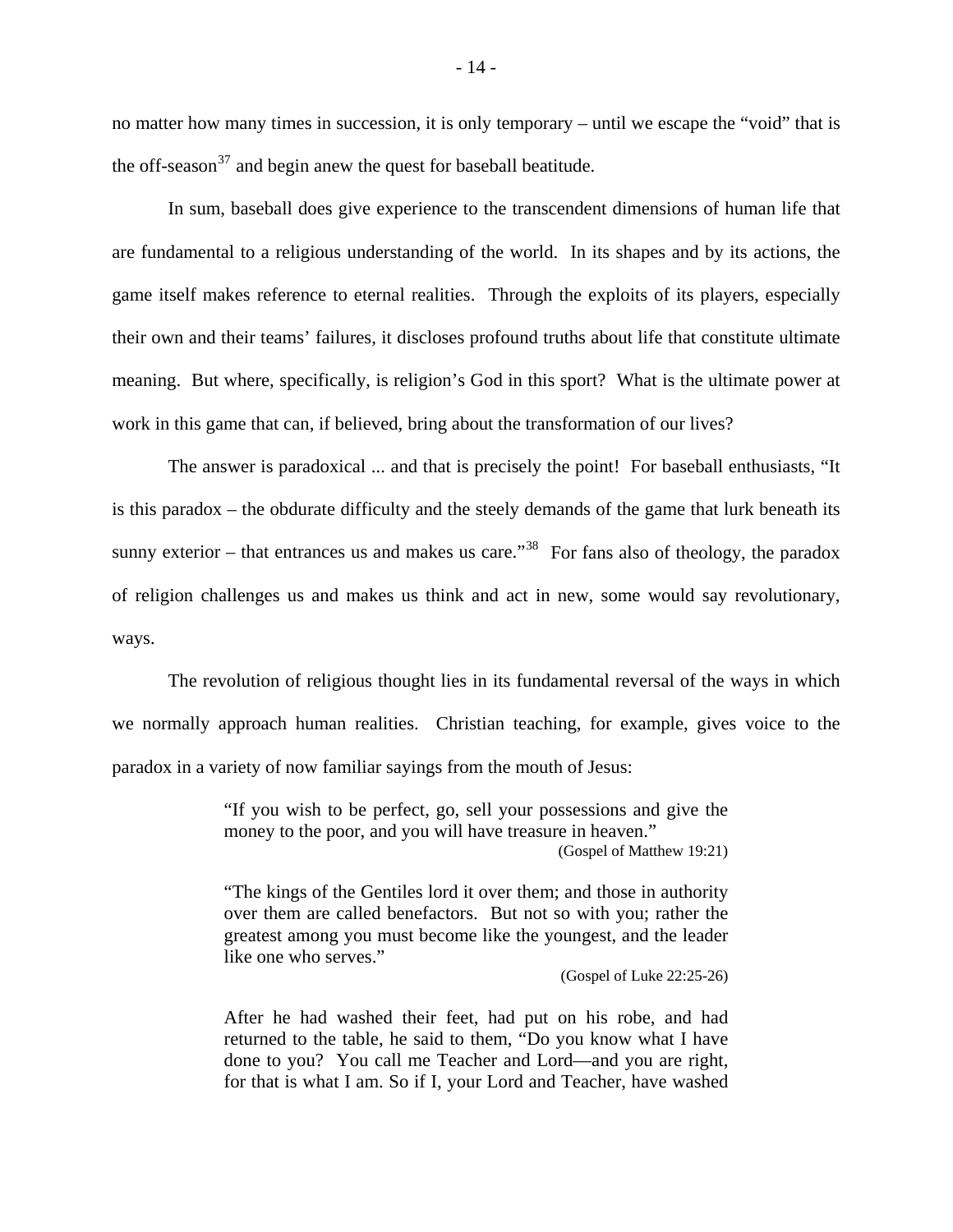your feet, you also ought to wash one another's feet. For I have set you an example, that you also should do as I have done to you. (Gospel of John 13:13-15)

"Very truly, I tell you, unless a grain of wheat falls into the earth and dies, it remains just a single grain; but if it dies, it bears much fruit. Those who love their life lose it, and those who hate their life in this world will keep it for eternal life."

(Gospel of John 12:24-25)

What these religious teachings seek to inculcate is a hard-to-accept truth: the way to true happiness, should we desire it, is to consider and treat another person as more important to me than I am to myself. Believing this paradox, and putting it into practice, requires a personal conversion – a deliberate and conscious choice to go against one's natural inclination to selfpreservation and self-promotion and instead seek the well being of others. It is, in short, an adherence to "sacrifice" as a way of life. And therein lies baseball's distinctively religious power.

 Usually overt (by means of a bunt), often supposed (in a fly ball that scores a runner from third base), $39$  or occasionally undetected (in the ground out the moves a runner from second to third) – the sacrifice as a specifically designated play is unique to baseball. Other athletes may engage in a similar process (e.g., football linemen who block); other games may include comparable moves (e.g., "sacrificing a pawn" in chess). But only baseball formally acknowledges the value of the sacrificial act by conferring statistical recognition upon its successful completion, the batter not being penalized with a failed at bat and actually being credited if his sacrifice leads directly to a run batted in.<sup>[40](#page-22-1)</sup>

 Nor is the baseball sacrifice merely a linguistic convention. It is part and parcel of the strategic action of the game. Though perhaps originally invented as a trick play (credit for which is attributed to Dickey Pearce in  $1866$ ,<sup>[41](#page-22-1)</sup> the bunt is now considered a fundamental ploy designed to help manufacture runs. Some detractors speak derisively of this simple stroke, but a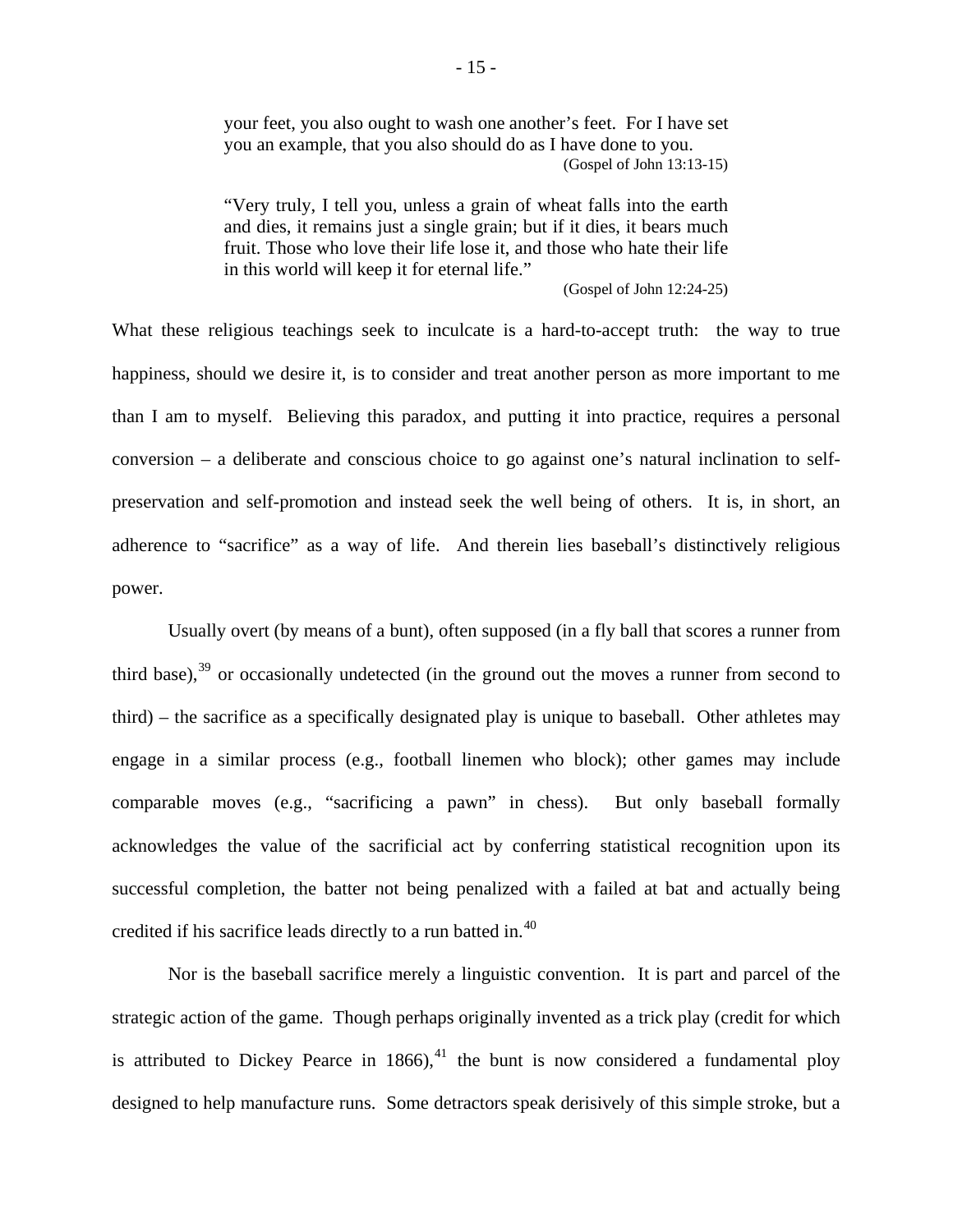sacrifice play remains an especially advantageous strategy when trying to win the close game, as made evident recently by the New York Yankees in two different World Series.<sup>[42](#page-22-1)</sup>

But not all in baseball are believers! Some managers have built their winning ways without the sacrifice. "[Earl] Weaver, the Baltimore Orioles' legendary manager, was famous for favoring 'pitching and three-run homers.' ... Weaver eschewed the stolen base and the sacrifice bunt, reasoning that the former wasn't worth the risk and the latter wasn't cost-efficient."<sup>[43](#page-22-1)</sup> And baseball's dons of dignity have bestowed Hall of Fame glory on only three players (Eddie Collins, Willie Keeler, and Tris Speaker) among the top ten career leaders in sacrifice bunts.<sup>[44](#page-22-1)</sup>

 Nevertheless, as a staple of baseball strategy, the sacrifice likewise pertains to the religious truth of the sport. As one unidentified source puts it, "if hardball is the body of the game, the bunt is its soul."<sup>[45](#page-22-1)</sup> The sacrifice reveals the importance in baseball of action over personality,[46](#page-22-1) of executing the play and getting the job done over heroic feats of power and superstar status. In baseball, as in life, humility is a true virtue. Batters aspire to hit, but teams only win by scoring runs! Born of managerial conviction, baseball's sacrifice is intended solely to benefit the common good. Thus does it embody baseball's essentially religious character, for "(t)he willingness to subject personal preferences to the good of the team constitutes the basic religious aspect of team sports."<sup>[47](#page-22-1)</sup>

 The power of sacrifice remains paramount to a religious understanding of life in this world. The redemptive act of God becoming incarnate in the person of Jesus, and his subsequent death on the cross at Calvary, exemplifies the value of sacrifice from a divine viewpoint. On the human side, sacrifice constitutes a noble use of freedom; to choose freely to place one's own concern secondary to the good of another is not a loss of freedom but its ultimate exercise. As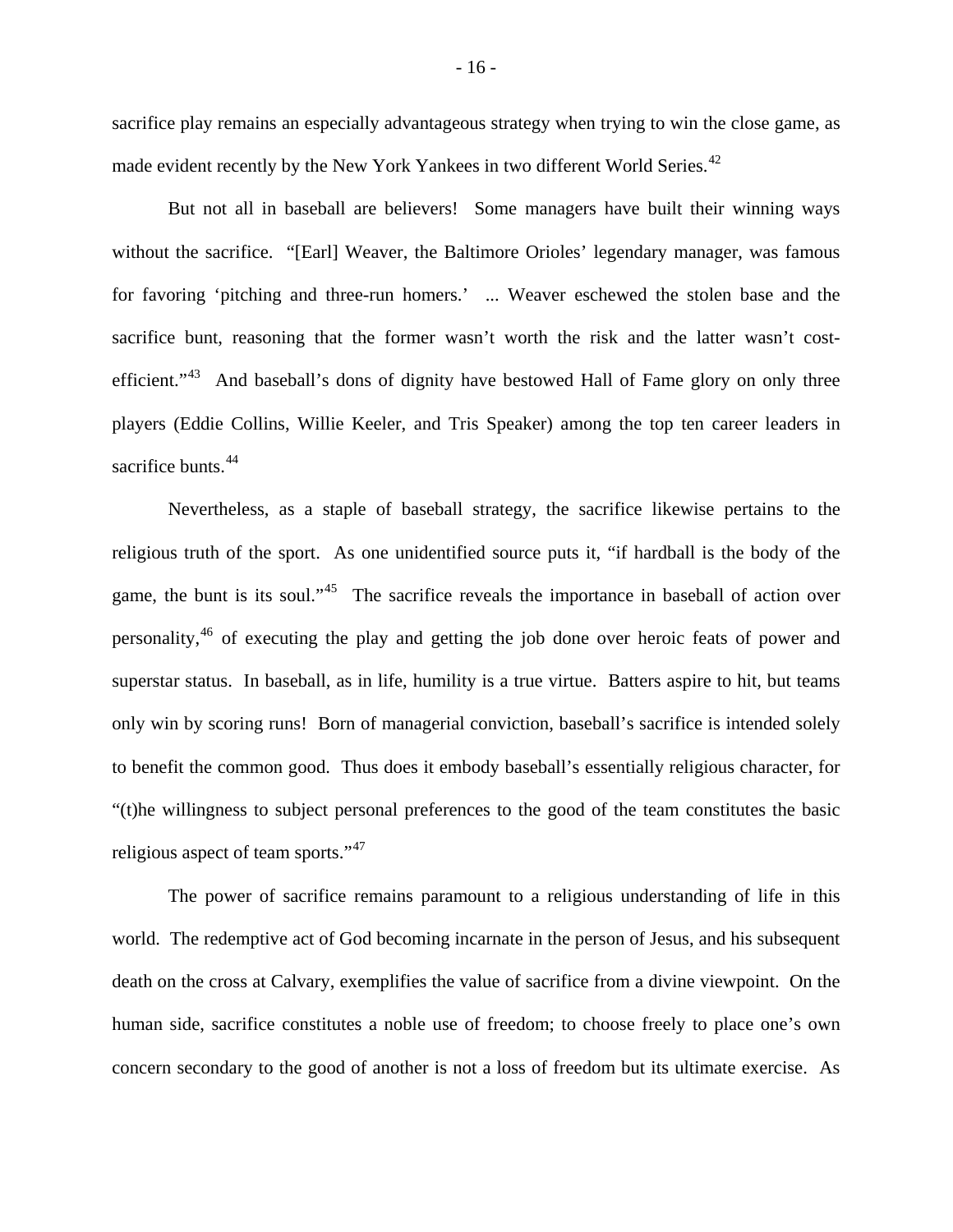such, the sacrificial act represents an embrace of that finitude that characterizes our lives. Baseball welcomes this finitude when it is obvious to all that the sacrifice play is coming, and in the fact that each time the batter is clearly willing to be put out. But in doing so, he promotes the good of the others, and as a result is welcomed back into the dugout with congratulatory cheers for having selflessly and successfully done something that, hopefully, will be of benefit to the team.

Sadly, the sacrifice in baseball seems on its way to becoming a lost art.<sup>[48](#page-22-1)</sup> These days, highly paid professional athletes all too often seem utterly incapable of performing well a task they learned (or should have) as amateurs in Little League. And today's spectators, unlike true fans, appear unable to appreciate its fundamental value and purpose; desiring lots of "action" to keep their attention, they dismiss the bunt as far too obvious and patently dull and downplay the statistic as meaningless to a team's success. In both cases, however, the mistaken posture is also a metaphysical lapse, as these and similar viewpoints fail to see baseball in terms of what it really is.<sup>[49](#page-22-1)</sup> That very failure – the inability to recognize, accept, and submit to the paradox of sacrifice – marks our continuing struggle in life. But believing in baseball, and the religious power of sacrifice that it embraces, makes possible a transformation that our human culture still needs. The post-9/11 games became the occasion for realizing this.

#### **The Implications: A Culture of Belief in Baseball**

*Next to religion, baseball has furnished a greater impact on American life than any other institution.*  (President Herbert Hoover)

 Baseball's important role in reflecting and contributing to American culture has been acknowledged throughout our country's history. From Walt Whitman's confession in 1888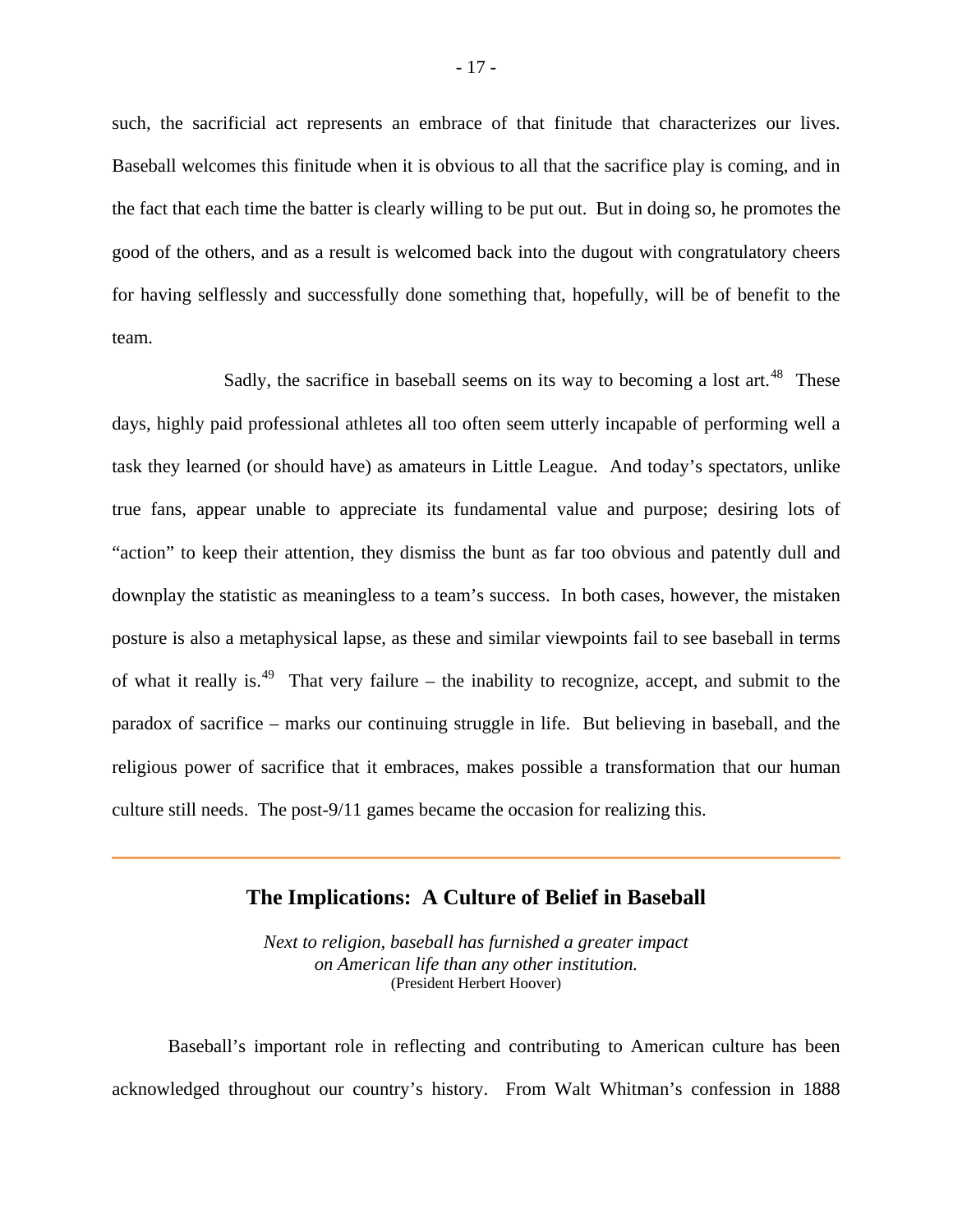("base-ball is our game: the American game: I connect it with our national character") to Jacques Barzun's famous assertion in 1954 ("Whoever wants to know the heart and mind of America had better learn baseball"), the sport's cultural influence has been studied by scholars of every stripe and accepted by citizens of every age.<sup>[50](#page-22-1)</sup> Affectionately and correctly do we call it our national pastime. How baseball fulfills this role has been expressed eloquently by John Thorn:

> Fundamentally, baseball is what America is not, but has longed or imagined itself to be. It is the missing piece of the puzzle, the part that makes us whole ... a fit for a fractured society. ...

> Yet more than anything else, America is about hope and renewal. And gloriously, so is baseball, pulsing with the mystery of the seasons and of life itself.

> This great game opens a portal onto our past, both real and imagined, comforting us with intimations of immortality and primordial bliss. But it also holds up a mirror, showing us as we are. And sometimes baseball even serves as a beacon, revealing a path through the wilderness.<sup>[51](#page-22-1)</sup>

Recognizing its religious power, we might also suggest that what baseball provides can now prove transformative for a society recently torn asunder by the evil of terrorism.

 Baseball's "fit" with American society has often been explained in terms of its *sociological* function. On the one hand, it has served as a "badge of Americanism" by which players and fans alike have come to be inculturated into this country's way of life – its values of individualism and democracy, its virtues of competition and merit.<sup>[52](#page-22-1)</sup> On the other hand, baseball has long been associated with a promise – "the American dream" – in as much as it reflects our nation's greatest aspirations and insists, with each game and every season, that realizing this dream is possible for all.<sup>[53](#page-22-1)</sup>

 But today there is more. The terroristic acts that violently and tragically interrupted the 2001 season left in their wake of destruction a heightened sense that our society – indeed, our very humanity – has now been threatened. As a nation, we have achieved much in the realm of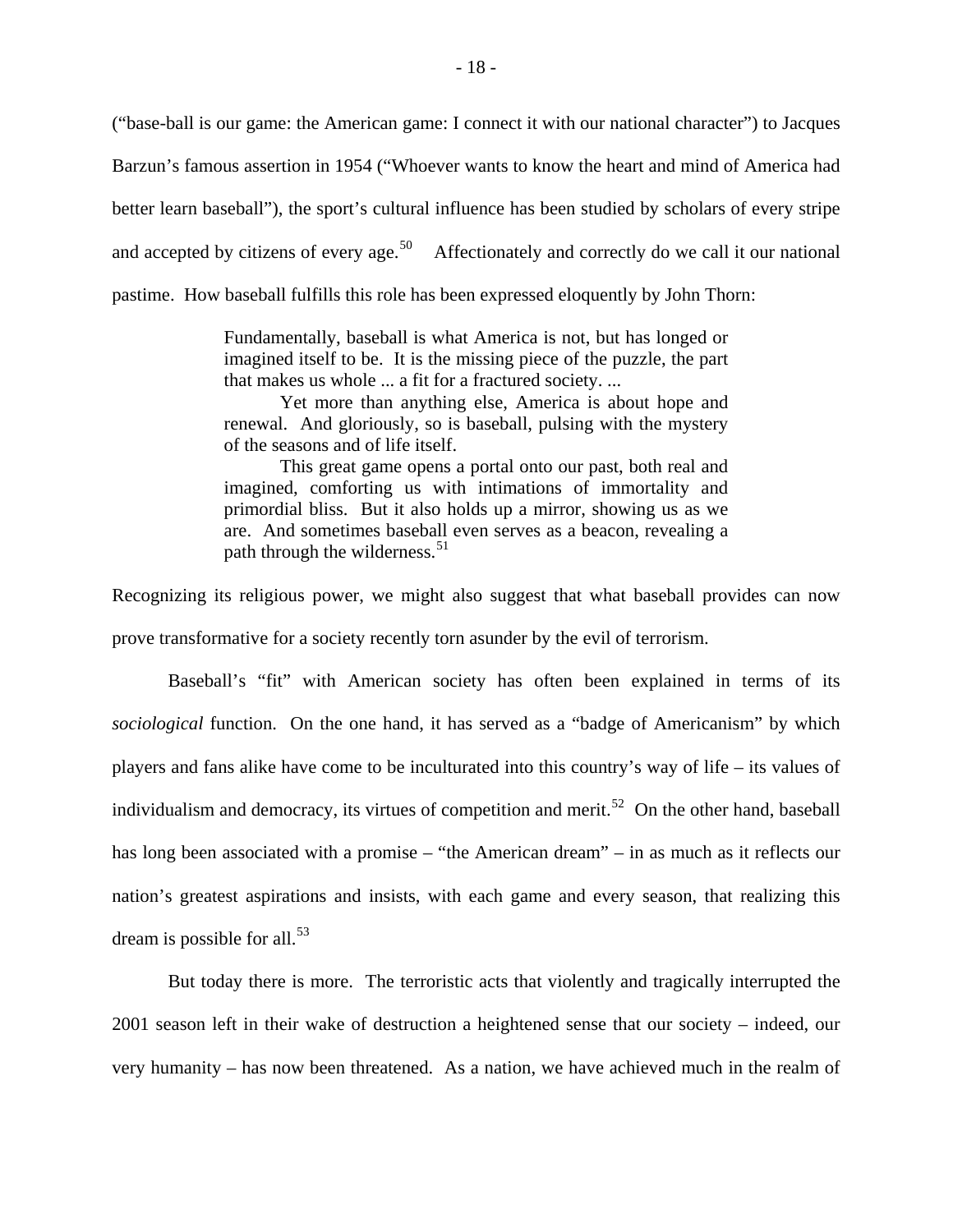economic success and security. But, as the smoking collapse of the World Trade Center graphically depicted, riches and wealth cannot ultimately satisfy our human longings, because material things do not endure. The human heart remains restless, seeking instead a more lasting joy that transcends the vicissitudes of everyday life. Moreover, America is now, perhaps, more anxious than ever before. Witnesses to such an unprovoked and widespread experience of innocent death, we have been confronted with the stark reality of our own finitude, and the realization that our merely human efforts and achievements are no longer absolute, indeed never were.

 In light of this new fracture suffered by our society, earlier analyses of the *nostalgic* function of baseball may today seem more pertinent, even compelling. For George Grella, "baseball recollects an earlier and calmer time.... Suggesting a pastoral vision of peace and harmony, it feeds both our memories and our dreams, our sense of the past and our awareness of the future." William Fischer reflects on baseball's perennial potential: "What could better reaffirm our long-held values than a game rooted in purity and romance? ... What better way to expand our increasingly limited world vision than by loving a game which is a soulmate of the imagination?" And Charles Springwood suggests that baseball helps "to legitimate a longing for the past ... [and perhaps even a] nostalgia for longing itself – the longing to long, the feeling that feeling as such will enable us to feel some alternative to the numbness of the everyday." [54](#page-22-1)

 But baseball does more than dream of the future or memorialize the past. With its particularly religious power, it provides the cultural link that enables us to transform the present. Believing in baseball, and in the sacrifice essential to this sport, we are able once again to emulate divinity and affirm humanity in ways reflecting what Pope John Paul II says about the world's changing cultural horizon: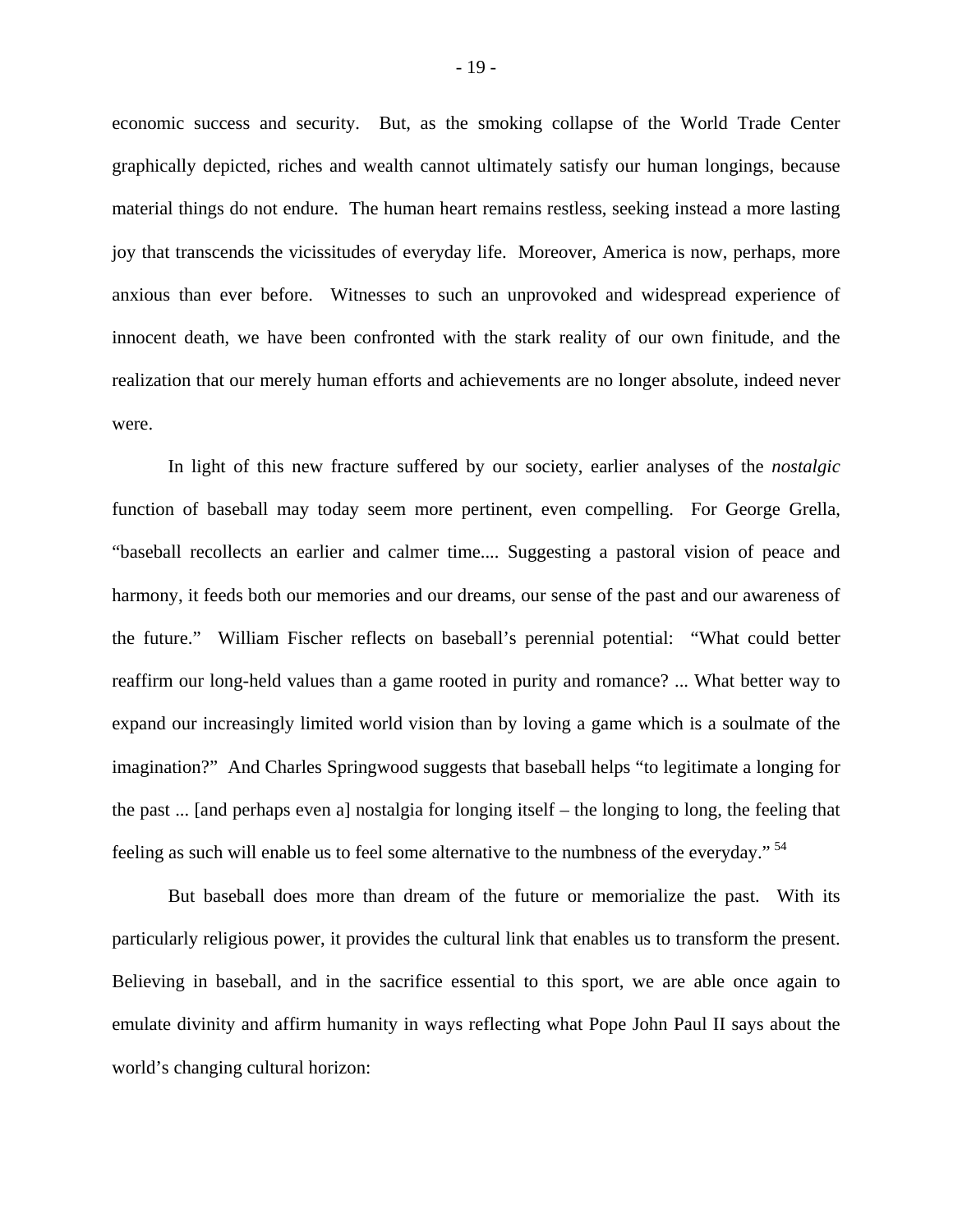If the future is uncertain, one certitude remains in our minds. This future will be what people make of it, with their responsible freedom, sustained by the grace of God. ... Man can seem hesitant today, at times hindered by his own past, anxious about his future, but it is also true that a new person is emerging with a new stature on the world scene. His profound aspiration is to affirm himself in liberty, to move forward with responsibility, to act on behalf of solidarity.<sup>[55](#page-22-1)</sup>

 To believe in sacrifice is to affirm our liberty – freely choosing to place ourselves "out" so as to advance the "runner" that is our neighbor. To believe in sacrifice is to move forward with responsibility – recognizing that our human dignity as "players" accords each and every one of us a role to fulfill in society's well being, no matter how small or seemingly insignificant that role may appear to be. To believe in sacrifice is to act on behalf of solidarity – doing our part to contribute to the winning score rather than seeking personal aggrandizement, with the awareness that it is in and through our right relations with one another on the "team" of humanity that we find glory for ourselves.

 If, as Joseph Price claims, "(t)he ultimacy or holiness of the religious experience derives from its location, not in a remote realm of transcendence, but in a sense of alterity generated by the freedom and beauty of the sports activity itself,"<sup>[56](#page-22-1)</sup> then the act of sacrifice discloses a truly religious power that is to be found not only in the game of baseball but in the sport of life.<sup>57</sup> Whatever form it takes – bunt, fly ball, or grounder – the sacrifice evokes a transformation of the participant from self-centered star (with potential for a hit or home-run) to humble team player (actualized in moving the runner into scoring position or all the way home). Though often un- or under-appreciated, the sacrifice can inspire a transformation of the knowing spectator from enthusiastic seeker of power and prestige (encouraged by Sportscenter highlights) to humble knower of right and good (delineated, perhaps, only in statistics and box scores). Such a transformation is radical, in as much as it requires a change in approach to the game, of baseball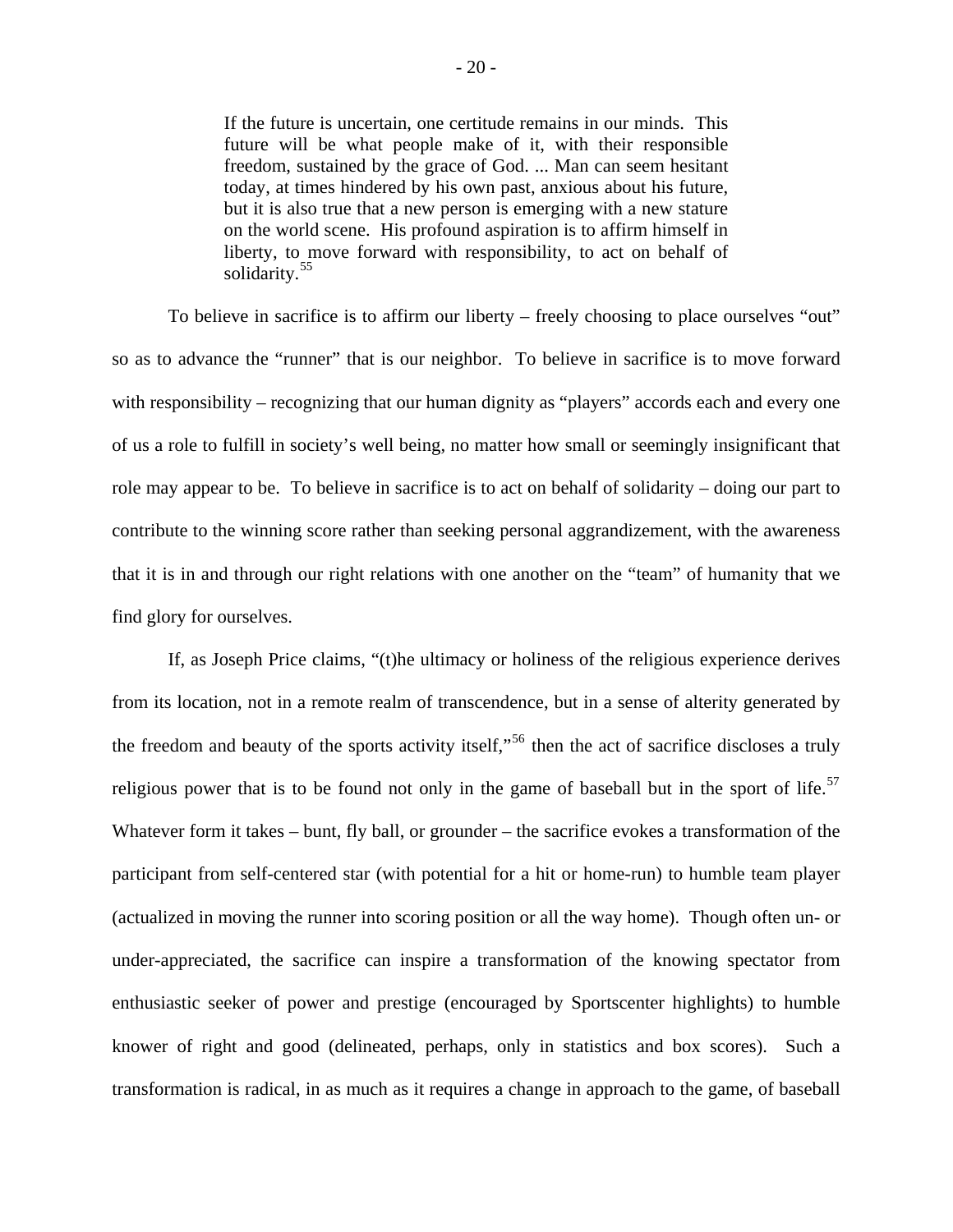and of life. But this transformation can also be redemptive, in as much as it helps create a new reality that allows us to see and to become part of something bigger and better.

 This, perhaps, is why baseball was the ideal forum for our cultural response to the evil that struck our land last September. Beyond turning baseball stadiums into massive places of worship, baseball became the site and the strategy by which to restore a sense of humanity to our actions and goodness to our lives. As George Grella puts it: "Like the greatest works of art, the game suggests to man his godlike potential; it reveals to him ... the transcendent capabilities within his life, his spark of divinity."<sup>[58](#page-22-1)</sup> Why did America celebrate so passionately, in general, and so prominently, at ballparks, the police and fire personnel who responded to the scenes of tragedy? Because we know that the sacrifice they demonstrated for the sake of others makes them far greater heroes than even our best all-star athletes. They realized in life and death the religious power that our national pastime shows forth in a game. They should make believers of us all.

1

<sup>&</sup>lt;sup>1</sup> Roger Angell, "Can You Believe It?" *The New Yorker*, 26 November 2001, 80.

<sup>2</sup> John Paul II, "Discours à l'Assemblée Générale des Nations Unies," 5 October 1995, n. 9; *Documentation Catholique XCII* (1995) 920.

Joseph L. Price, "An American Apotheosis: Sports as Popular Religion," in *From Season to Season: Sports as American Religion*, ed. Joseph L. Price (Macon, GA: Mercer University Press, 2001), 228. 4

<sup>&</sup>lt;sup>4</sup> Harry Edwards, *Sociology of Sport* (Homewood, IL: Dorsey Press, 1973), 261-22; summarized by Price, 218-219.

<sup>&</sup>lt;sup>5</sup> Provoked by this opening soliloquy on the mouth of Annie Savoy: "I believe in the church of baseball. I've tried all the major religions and most of the minor ones. ... I've tried 'em all, I really have, and the only church that truly feeds the soul, day in, day out, is the church of baseball."

<sup>6</sup> David Chidester, "The Church of Baseball, the Fetish of Coca-Cola, and the Potlatch of Rock 'N Roll," in *Religion and Popular Culture in America*, eds. Bruce D. Forbes and Jeffrey H. Mahan (Berkeley: University of California Press, 2000), 221-222.

<sup>7</sup> James A. Mathisen, "American Sport as Folk Religion: Examining a Test of Its Strength," in *From Season to Season*, 144-147.

Catherine Albanese, *America: Religions and Religion* (Belmont, CA: Wadsworth, 1982), 321-322. 9

Christopher Evans, "Baseball as Civil Religion: The Genesis of an American Creation Story," in *The Faith of 50 Million: Baseball, Religion, and American Culture*, eds. Christopher H. Evans and William R. Herzog, III (Louisville: Westminster John Knox, 2002), 15.

<sup>&</sup>lt;sup>10</sup> Christopher Evans, "The Kingdom of Baseball in America: The Chronicle of an American Theology," in *The Faith of 50 Million*, 37.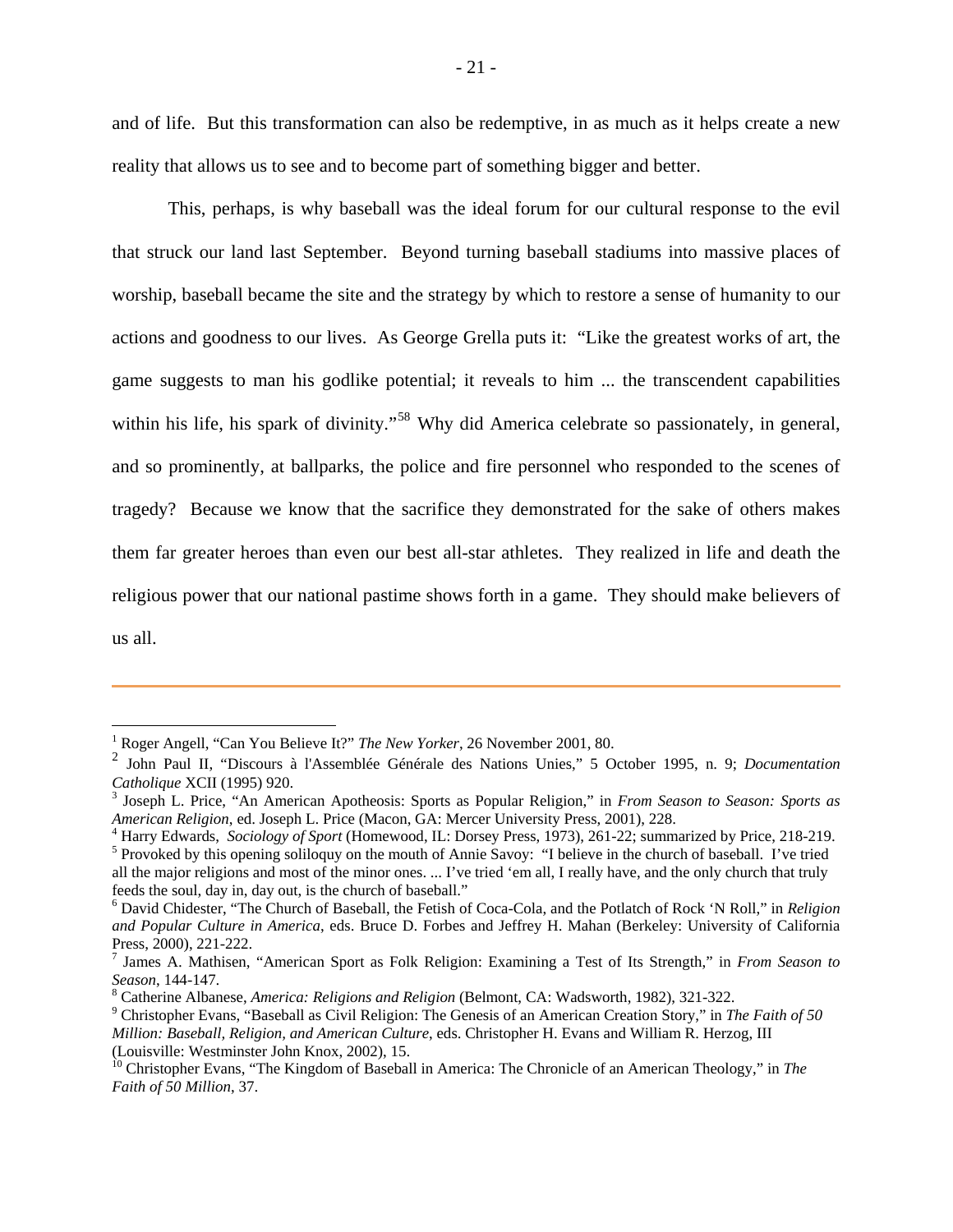<sup>11</sup> Michael Novak, *The Joy of Spirts: Endzones, Bases, Baskets, Balls, and the Consecration of the American Spirit* (Lanham, MD: Madison Books, rev. ed. 1994), 158, 18-34. For a fuller treatment of his thought, see Philip Lawton, "Sports and the American Spirit: Michael Novak's Theology of Culture*," Philosophy Today* 20 (Fall 1976): 196- 208.

<sup>12</sup> Mihaly Czikszentmihaly, *Flow: The Psychology of Optimal Experience* (New York: Harper & Row, 1990), 4, 72. See also Andrew Cooper, *Playing in the Zone: Exploring the Spiritual Dimensions of Sports* (Boston: Shambhala Publications, 1998), 20-47.

<sup>13</sup> William James, *The Varieties of Religious Experience: A Study in Human Nature*, Being the Gifford Lectures on Natural Religion, delivered at Edinburgh in 1901-1902 (New York: Modern Library, 1994), lecture II.

<sup>14</sup> Christopher Lasch, *The Culture of Narcissism* (New York: Norton, 1979), chap. 5; cf. Thomas L. Altherr, "A Swing and a Myth: The Persistence of Baseball in the American Imagination," in *Cooperstown Symposium on* 

*Baseball and the American Culture (1989)*, ed. Alvin L. Hall (New York: Meckler, 1989), 64-67.<br><sup>15</sup> Charles F. Springwood, "The Mythopoetics of Place and Memory," in *Baseball as America: Seeing Ourselves through Our Na* 

<sup>16</sup> In an essay entitled "Why Baseball," in *Baseball: An Illustrated History*, eds. Geoffrey C. Ward and Ken Burns (New York: A. Knopf, 1994), John Thorn refers to Daniel Boorstin's claim that in our age "(t)he artificial has become so commonplace that the natural begins to seem contrived." What baseball in Baltimore provides, instead, is "an oasis of the uncontrived" (p. 61).

<sup>17</sup> Altherr, 65: "Compared to several other halls of fame, which rely on more modern architecture, the red brick structure in Cooperstown exudes a dignity approaching the sacrosanct."<sup>18</sup> Insights from Alvin Hall, personal correspondence.

<sup>19</sup> Thomas Boswell, "The Church of Baseball," in *Baseball: An Illustrated History*, 193. Cf. Evans, "The Kingdom of Baseball in America," 35: "... Cooperstown invokes for the baseball fan a feeling of transcendence, a sense that

<sup>20</sup> Mark Bandsuch, S.J., "Sports and Spirituality in Jesuit Higher Education," *Conversations on Jesuit Higher Education* (Spring 2002); available at <http://www.udmercy.edu/articles/bandsuch.htm>. For other spiritual interpretations specific to baseball, see James Pernice, *Crossing Home: The Spiritual Lessons of Baseball* (New York: Alba House, 1993) and Michael O'Connor, *Sermon on the Mound: Finding God at the Heart of the Game* (New York: Bethany House, 2001).

21 Mathison, 141. See also his "From Civil Religion to Folk Religion: The Case of American Sport," in *Sport and*  Religion, ed. Shirl J. Hoffman (Champaign, IL: Human Kinetics, 1992), 17-33.<br>
<sup>22</sup> Edwin L. Cady, *The Big Game* (Knoxville: University of Tennessee Press, 1978), 93.<br>
<sup>23</sup> Thomas A. Idinopulos, "What Is Religion?" Cross C

[among commentators] that the sport encodes within itself much of the dialectic that marks the daily life of men and women on this fragile planet: individualism and community, quirkiness and predictability; wildness and control; realism and valor, venality and exaltation."<br><sup>25</sup> A. Bartlett Giamatti, *Take Time for Paradise: Americans and Their Games* (New York: Summit Books, 1989), 85.

<sup>26</sup> Joseph L. Price, "The Pitcher's Mound as Cosmic Mountain: The Religious Significance of Baseball," in From

*Season to Season*, 61-76. 27 Giamatti, 86.

28 Thomas Boswell, "The Church of Baseball," in *Baseball: An Illustrated History*, 193.

 $29$  Altherr, 71.

30 Boswell, 192.

 $31$  Altherr, 66.

32 Francis T. Vincent, "Education and Baseball," *America* 164 (April 6, 1991): 373. In a commencement speech at Kenyon College, Vincent highlighted the larger truth reflected in baseball's errors: "... life rewards those who having failed, and having failed over and over, still manage to move on. It is the decision to try again that will eventually lead to a reward." Vincent's thoughts are specifically noted in the opening pages of Ernest Kurtz and Katherine Ketcham, *Spirituality of Imperfection* (New York: Bantam, 1994).<br><sup>33</sup> Roger Angell, "Hard Lines," in *Baseball: An Illustrated History*, xxii. In this article, Angell notes the statistical

fine line between winning and losing: "... the margin between those clubs, between best and worst, measures out down the years at a fraction over one run per game" (xxii).